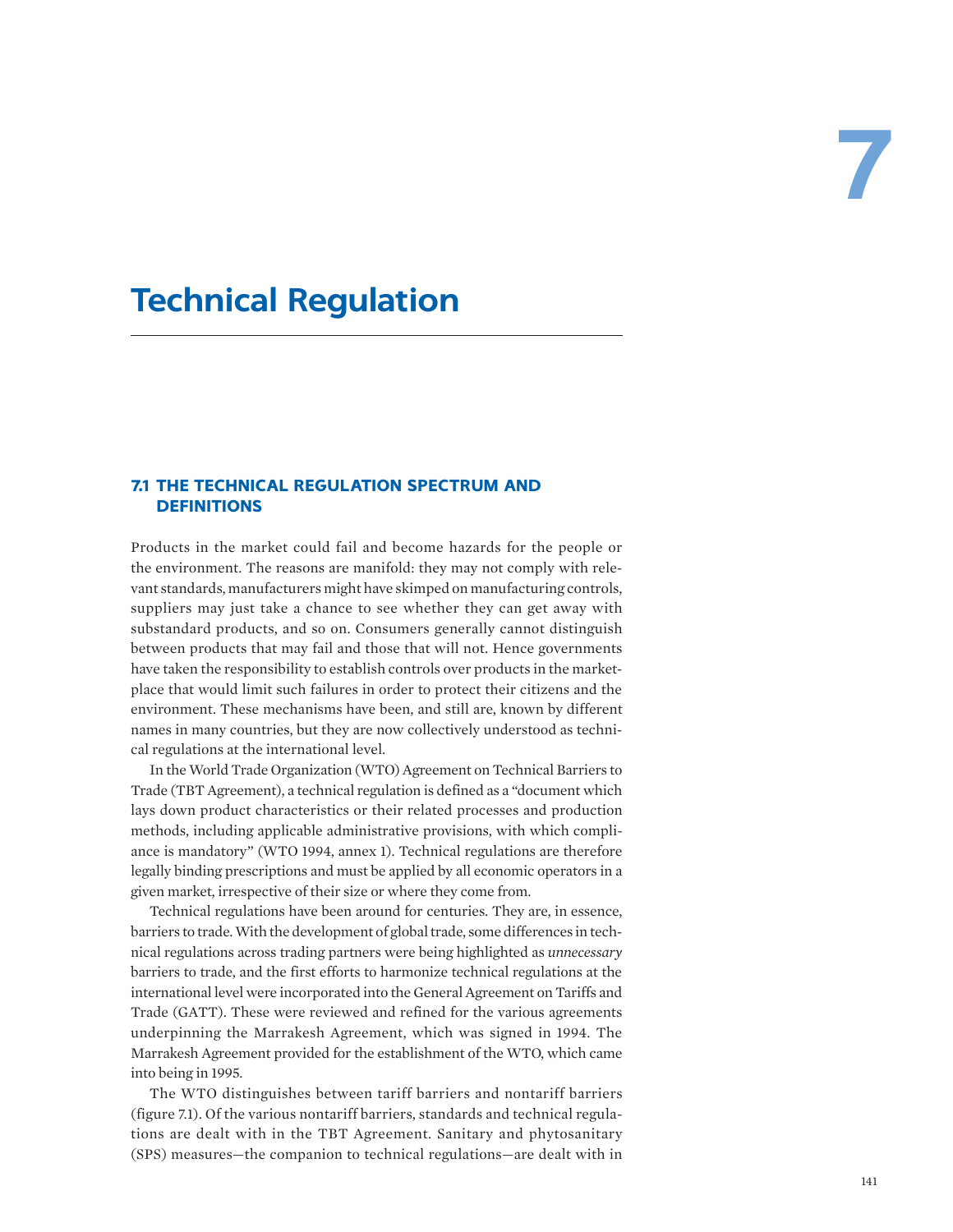

*Note:* WTO = World Trade Organization.

another agreement: the WTO Agreement on Sanitary and Phytosanitary Measures (SPS Agreement). The two agreements are mutually exclusive by definition, as discussed further in section 7.10.

The WTO TBT Agreement aims to ensure that technical regulations, standards, and conformity assessment procedures are nondiscriminatory and do not create unnecessary obstacles to trade. At the same time, it recognizes WTO members' right to implement measures to achieve legitimate policy objectives, such as the protection of human health and safety or of the environment. The TBT Agreement strongly encourages members to base their measures on international standards as a means to facilitate trade. Through its transparency provisions, it also aims to create a predictable trading environment.

Five principles underpin the WTO TBT Agreement:

- The same treatment has to be accorded to imports from all WTO member states.
- Imported and domestic products should be treated the same.
- Standards, conformity assessment procedures, and technical regulations should not be disguised trade barriers.
- Technical regulations should achieve their objectives by means that minimize restrictions on trade.
- Draft standards and technical regulations should be published in a timely manner to enable other WTO member states to comment.

Technical regulations are implemented by governments for many reasons. To limit these to justifiable causes, the WTO TBT Agreement provides guidance on which policy objectives are considered legitimate, namely, that no country should be prevented from taking measures necessary to ensure (a) national security; (b) the protection of human, animal, or plant life or health; (c) the protection of the environment; or (d) the prevention of deceptive practices. These, however, should not be applied in a manner that would constitute either a means of arbitrary or unjustifiable discrimination between countries where the same conditions prevail or a disguised restriction on international trade (WTO 1994, Article 2.2).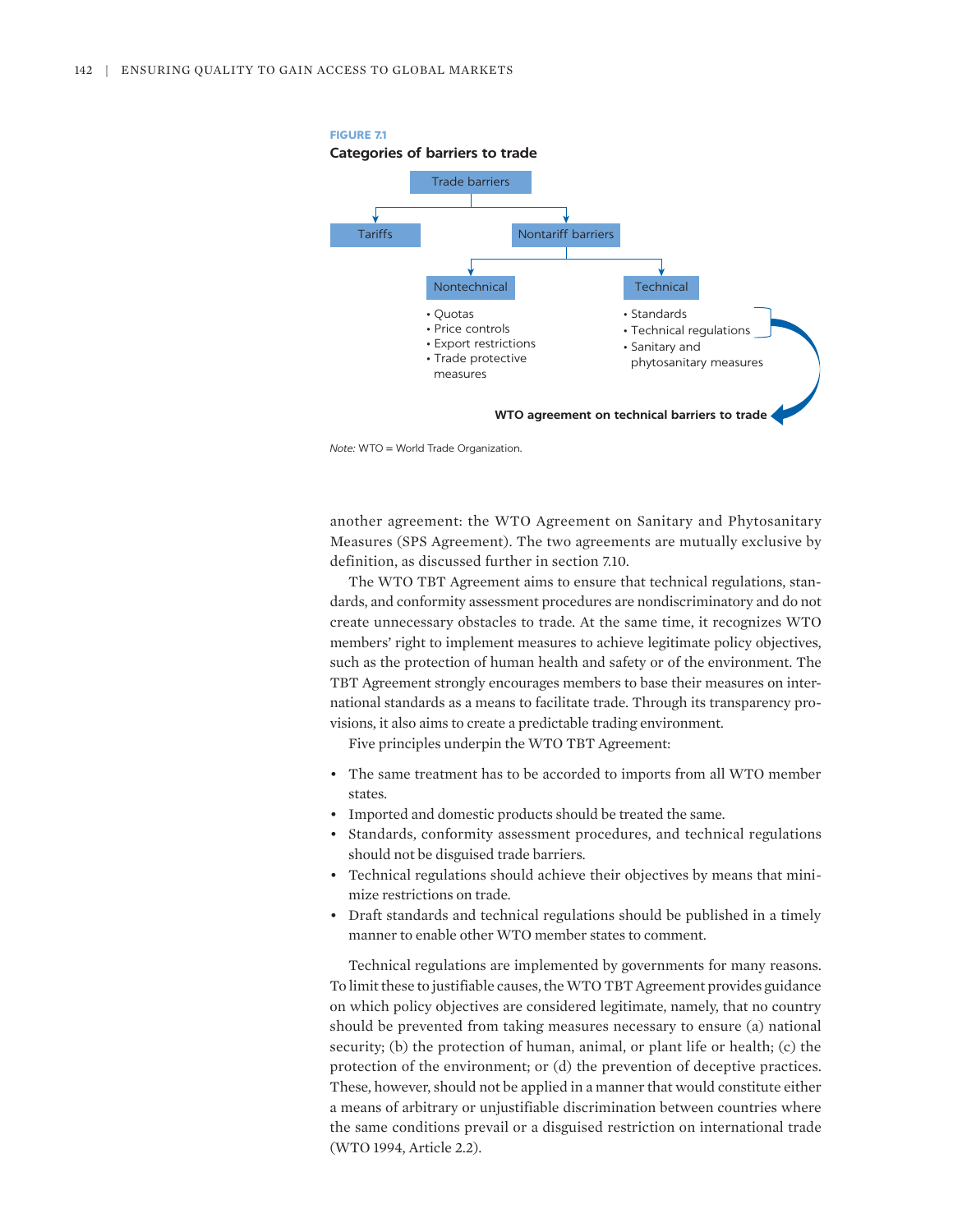# **7.2 DIFFERENCES BETWEEN STANDARDS AND TECHNICAL REGULATIONS**

There are similarities between standards and technical regulations, but there are also some major differences. Technical regulations should be implemented only for legitimate reasons, whereas standards go beyond that. Technical regulations are used by the state to regulate and control products that may be deleterious to the health and safety of the population, fauna, flora, and the environment, whereas standards are used by all parties to provide for a common understanding and implementation of requirements for products and services by agreement or contract. Other differences relate to their legal status, the responsibilities for development, and implementation, rather than the technical details of the products dealt with (Inklaar 2009).

## **7.2.1 The state and its authorities**

Technical regulations are part of the body of legislation of a country or a region. The responsibility for the development and promulgation of technical regulations lies with the state and its competent authorities. In developing technical regulations, the transparency provisions of the WTO TBT Agreement must be honored. The enforcement of technical regulations, too, is the sole responsibility of the state and its competent authorities. For this reason, technical regulations include administrative provisions, which are generally absent from standards.

Standards, on the other hand, are developed and published by public or private standards bodies and principally in accordance with internationally recognized principles such as transparency, openness, and consensus (see module 3: Standards, section 3.4, on good standardization practice). The governance structures of the bodies responsible for the approval of standards may include representatives from the state in the case of public standards bodies. Standards are also considered voluntary; that is, implementation is by choice of the user.

The state may decide to delegate certain tasks in connection with the development of technical regulations to "nonauthorities." For example, the state may subcontract the regulatory impact assessment (RIA) to an organization specializing in such assessments. Or market surveillance may be delegated to a private inspection body. It is good practice to base the technical regulation on a standard; hence the state may request the national standards body to develop the national standard that will be referenced in the technical regulation. But the state or its competent authority must remain in control of the regulatory process at all times. It cannot delegate its legislative competency and accountability to "unauthorized" parties that do not have the relevant constitutional legitimacy.

Other than the provisions in the WTO TBT Agreement regarding the development of technical regulations, the way in which the state fulfills its regulatory responsibilities and tasks is not prescribed in any binding regional or international instruments. There are, however, tried and tested international good practices that should be considered (as discussed below in section 7.9).

#### **7.2.2 Users and affected parties**

Standards are recommendations. Interested parties or organizations apply them on a voluntary basis. These users decide for themselves which standards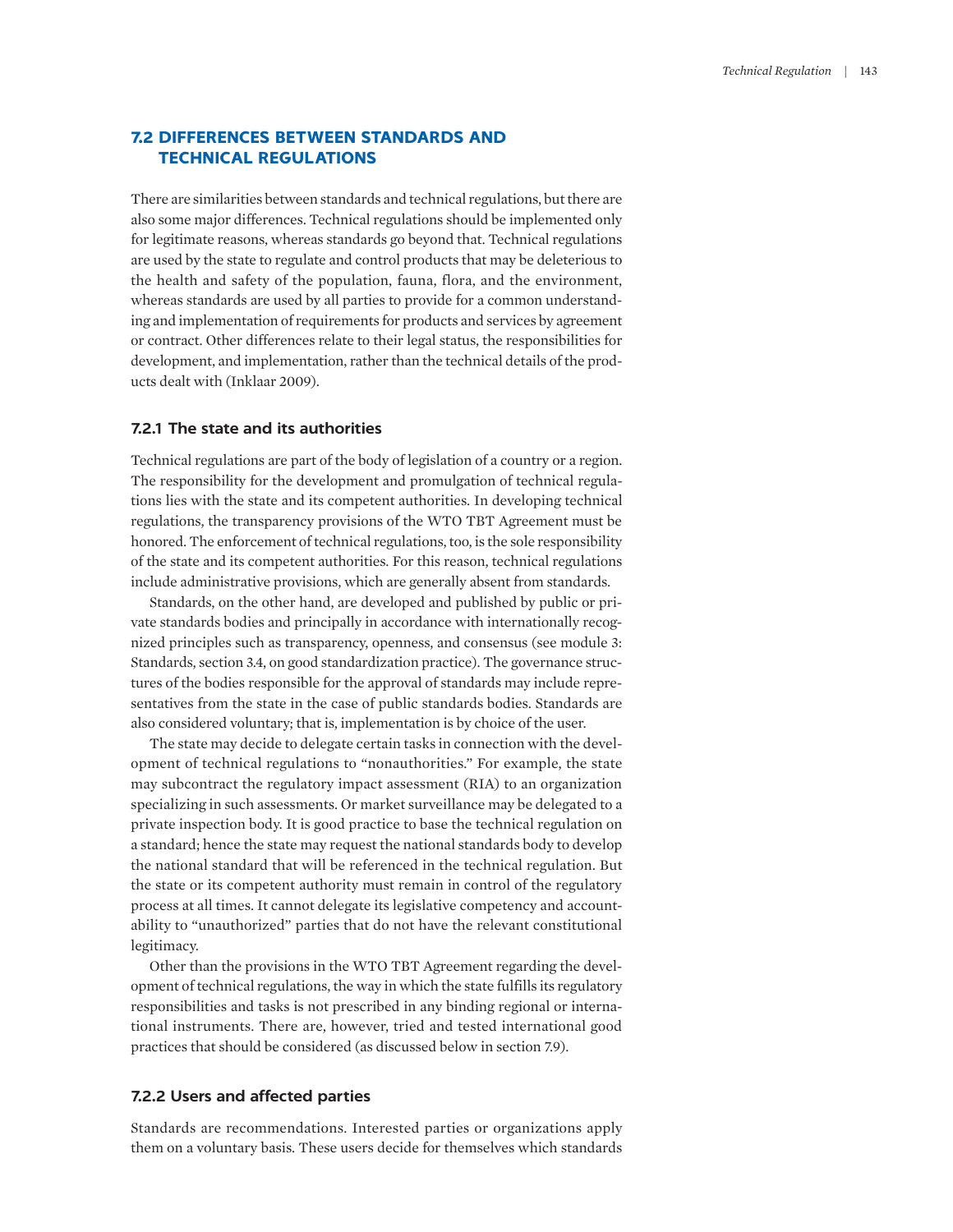are relevant and whether the benefits warrant the cost of implementation. Standards can be part of a contractual obligation, or they can be implemented on the strength of market perceptions. Noncompliance may certainly limit market opportunities, result in relinquishing a lucrative contract, or impose civil-law consequences for noncompliance, but noncompliance is not an offense by itself, punishable by the state.

In contrast, technical regulations are legally binding prescriptions. They must be complied with by all parties in the market, whether big or small, local or foreign, and regardless of the costs of implementation. Noncompliance is an offense punishable by law. This may become an existential threat for small and medium enterprises (SMEs) if compliance is technically challenging or expensive. Technical regulations are sometimes also a hindrance to innovation because of their prescriptive nature. This may damage the competitiveness of industry because a technical regulation has to be complied with in its totality.

Standards that are badly written, difficult to understand, or ambiguous are seldom used and ultimately are forgotten. Technical regulations that are difficult to understand or even ambiguous must nevertheless be complied with. This places a responsibility on the state to ensure that technical regulations are clear, stated in simple language, and use performance criteria rather than design or prescriptive characteristics (WTO 1994, Article 2.8).

# **7.3 ELEMENTS OF A TECHNICAL REGULATION SYSTEM**

An international binding standard for the development and implementation of a technical regulation does not exist. Technical regulations are developed in accordance with the customs and practices of countries or in accordance with state prescriptions regarding national legislation. A type of building-block approach for technical regulations (figure 7.2) has emerged over the past two decades that helps tremendously in understanding the various approaches practiced by countries regarding technical regulation content. Anecdotal evidence suggests that if any of the building blocks are not properly provided for in the technical regulation, then the regulation may prove to be ineffective.



#### **FIGURE 7.2**

#### **Building blocks of a technical regulation**

*Source:* Adapted from Racine 2011.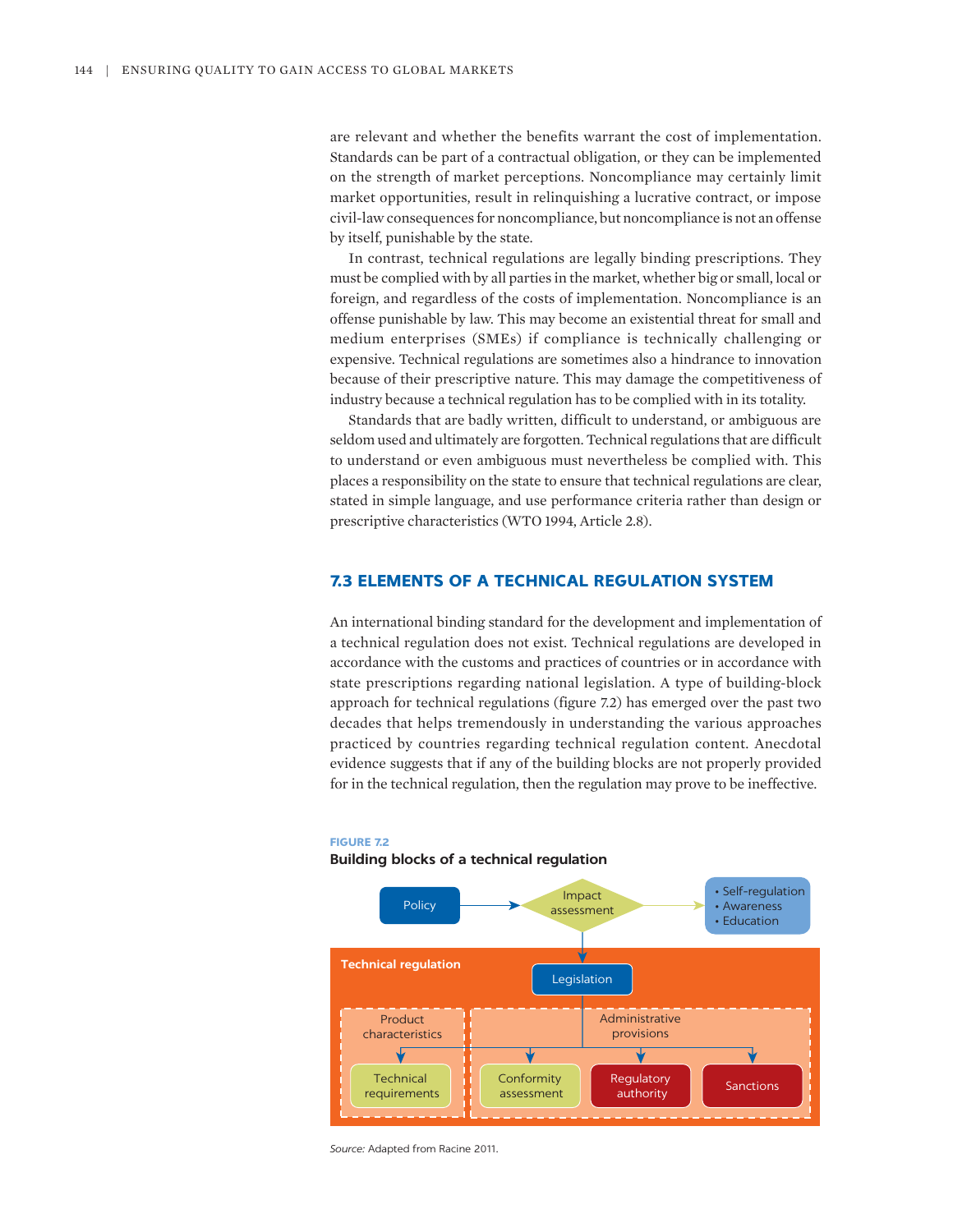Some governments endeavoring to implement regulatory management (see section 7.9) have defined the development steps, structure, and implementation modalities—the building blocks—of technical regulations for their countries. These are generally known as a technical regulation framework and are given legal certainty through an appropriate legislative instrument. This is necessary because the technical regulation framework has to be implemented by all regulatory authorities at the national, provincial, or local levels. Such a framework is the most effective manner for ensuring the compliance of all the regulatory authorities with the country's obligations in relation to the WTO TBT Agreement or similar regional arrangements.

A technical regulation is initiated through an intention (for example, contained in a policy statement) by the government to deal with a specific market failure and to ensure a legitimate objective. Before a technical regulation is contemplated, an RIA should be conducted to determine how big the problem is, what the socioeconomic costs and benefits are, and whether the infrastructure to implement the technical regulation exists in the country.

If the decision is to develop and implement a technical regulation, then it should contain a description of the following:

- *Technical requirements.* These should be based on international standards (or their national adoption), and they can either be included in the text of the technical regulation (no longer seen as good practice) or referenced. Referencing standards in technical regulation is good practice, and a number of possibilities for doing so are available (as discussed in section 7.4).
- *Conformity assessment.* This would be any combination of inspection, testing, and certification, either by the supplier (that is, a supplier's declaration of conformity [SDoC]) or by independent third parties whose competency is demonstrated by accreditation and who are acceptable to the regulatory authority (that is, designated organizations).
- *Regulatory authority.* The regulatory authority is primarily responsible for in-market surveillance (which may include manufacturers' premises and warehouses) to ensure all suppliers' continued compliance of products with the technical regulation. For very high-risk products, premarket approvals may be required as well. The regulatory authority has to initiate sanctions if suppliers do not meet requirements.
- *Sanctions.* The regulatory authority applies administrative sanctions such as directives for the recall and destruction of noncompliant products. If suppliers do not heed administrative sanctions, then courts of law should get involved. Regulatory authorities should not be given the mandate to impose fines; that only invites corrupt practices. Fines are best reserved for courts of law.

# **7.4 THE ROLE OF STANDARDS AND WAYS TO REFERENCE THEM**

The WTO TBT Agreement clearly requires that technical regulations be based on international standards where these exist or where their completion is imminent, except where such standards would be ineffective or inappropriate—for example, because of fundamental climatic or geographical factors or fundamental technological problems. The TBT Agreement does not identify the organizations it considers to be international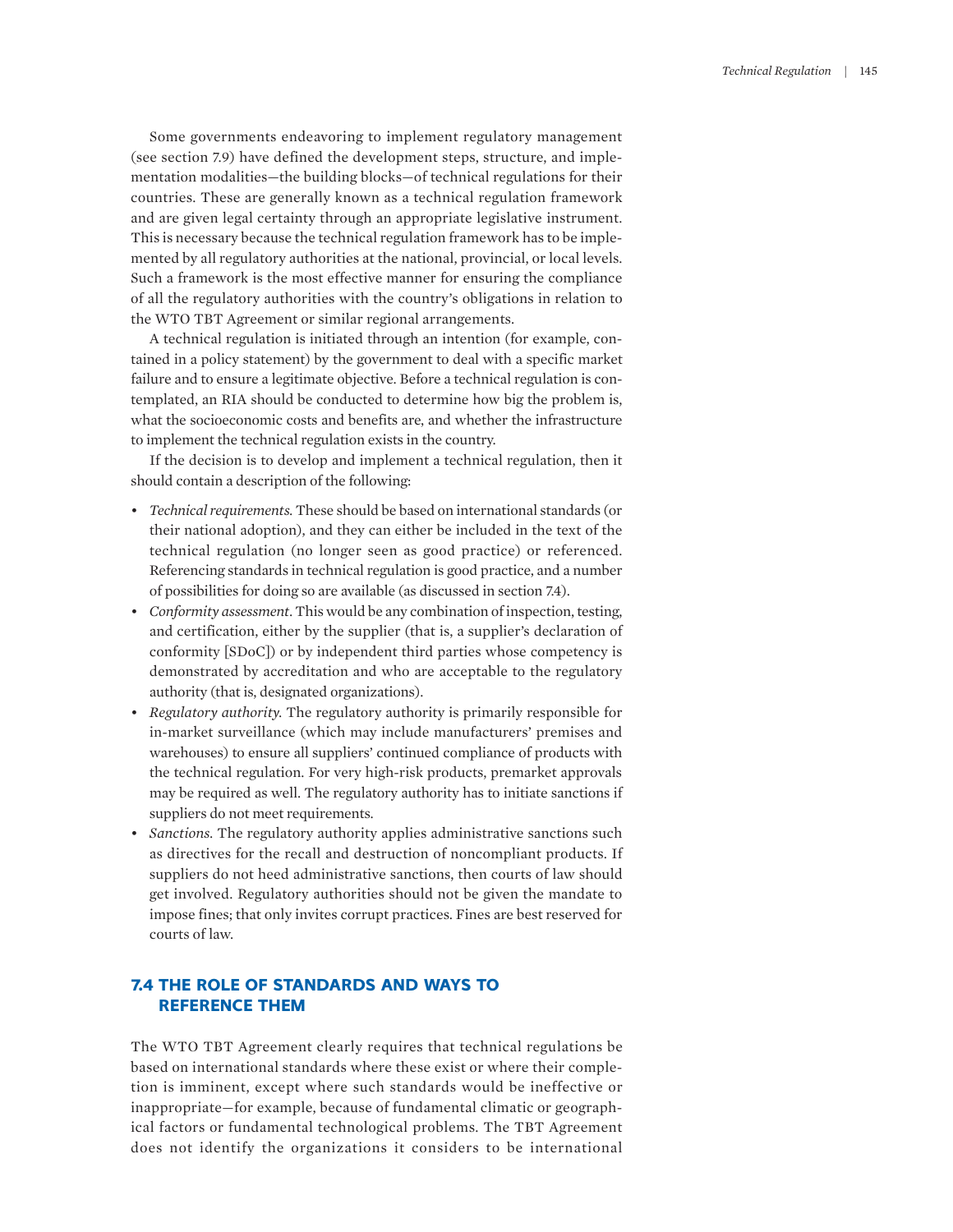standards developers by name; nor does it provide a list of international standards. The WTO's Committee on Technical Barriers to Trade therefore published a decision in 2000 (WTO 2000) on the principles to be used for deciding whether a standard is an international standard (as discussed in module 3: Standards, section 3.4, on good standardization practice) rather than naming specific international standards bodies, as does the WTO SPS Agreement.<sup>1</sup>

<span id="page-5-0"></span>Over and above the requirements of the WTO TBT Agreement, the use of standards for defining the technical requirements of a technical regulation also holds some important advantages:

- The legislator can rely on recognized solutions and does not need to reinvent the wheel.
- The methodology of developing standards—including principles such as consensus, openness, and transparency—more readily facilitates the acceptance of the technical regulation.
- Standards can be more readily updated if and when technology or circumstances change.
- The overall development process is more efficient (for example, avoiding costly duplication of effort), and the costs of developing the technical requirements are largely shifted from the public to the private sector.
- To the extent that many sources of expertise are involved in standards development, and that the final outcome must receive support from interested parties to be accepted, standards may better reflect technical reality in the market than do technical regulations developed in isolation.

A few possibilities present themselves for using international standards as the basis for technical regulations. These include incorporation of the standards text in the technical regulation itself, various ways of direct (exclusive) referencing of standards, and indirect (indicative) referencing of standards (figure 7.3). Obviously, national or regional standards that are adoptions of international standards would also qualify as a means of meeting the WTO TBT Agreement requirements.



#### **FIGURE 7.3**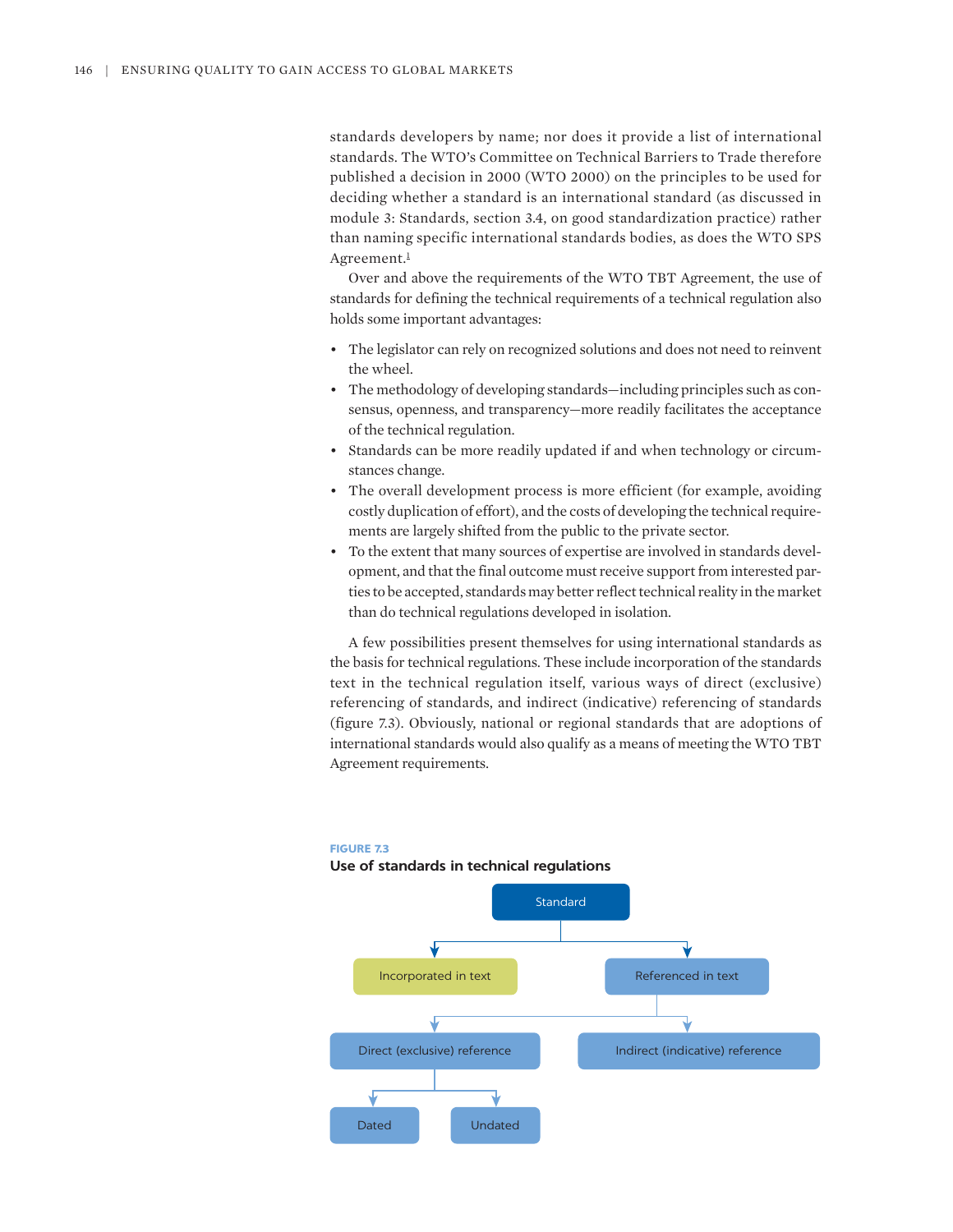## **7.4.1 Incorporation of the text**

Incorporation of the text of the standard into the text of the technical regulation is the time-honored way of using the standard. Many legislators would prefer this methodology because it is straightforward and legally sound.

However, it comes with some serious disadvantages:

- The technical regulation can quickly be rendered out-of-date, especially in fast-developing technologies. It is a truism that once on the statute books, it is unlikely that legislation (and a technical regulation is part of legislation) is reviewed continuously and consistently. Technologically outdated technical regulations are problematic because they still have to be complied with, and imported products manufactured in accordance with updated international standards are technically frozen out of the market. It is an even bigger challenge for local industries that then can no longer export their products if complying only with national technical regulation.
- Many standards reference other standards, and if this approach is followed to its logical conclusion, all of these will also have to be incorporated into the technical regulation. This becomes a complicated and inefficient way of dealing with technical requirements.
- There are known instances in which the text of the standards has been copied inaccurately in technical regulations, resulting in challenges to implement irrational requirements at best and impossible requirements at worst.

Including the text in the technical regulation does have the advantage that only relevant parts of the standard having a direct bearing on safety and health issues, for example, can be selected. For this reason, some jurisdictions still favor this approach above referencing the complete standard, which may include requirements not considered relevant for regulation.

However, given the disadvantages, incorporating the full text of a standard in the technical regulation has fallen out of favor in many jurisdictions, and preference is given to referencing standards instead.

## **7.4.2 Referencing standards**

Referencing standards is a good regulatory practice to describe the technical requirements of the technical regulation. There are a few possibilities for this approach, all of which are being used in various jurisdictions. Each has its own advantages and challenges. The two main groups are direct and indirect referencing.

#### *Direct (exclusive) referencing*

In direct, or exclusive, referencing, the standard is referenced by at least the number and the title. An abstract is sometimes included, but this is not absolutely necessary as long as the number and title identify the standard unambiguously. The demonstration of compliance with the technical regulation is, in this case, always in accordance with the referenced standard.

The exclusive reference may be dated or not. If the reference to the standard includes its date of publication, then only this version can be used for compliance purposes. The regulatory authority remains the "master of the procedure" because any revision of the standard does not automatically lead to the revision of the technical regulation. The regulatory authority has to update the reference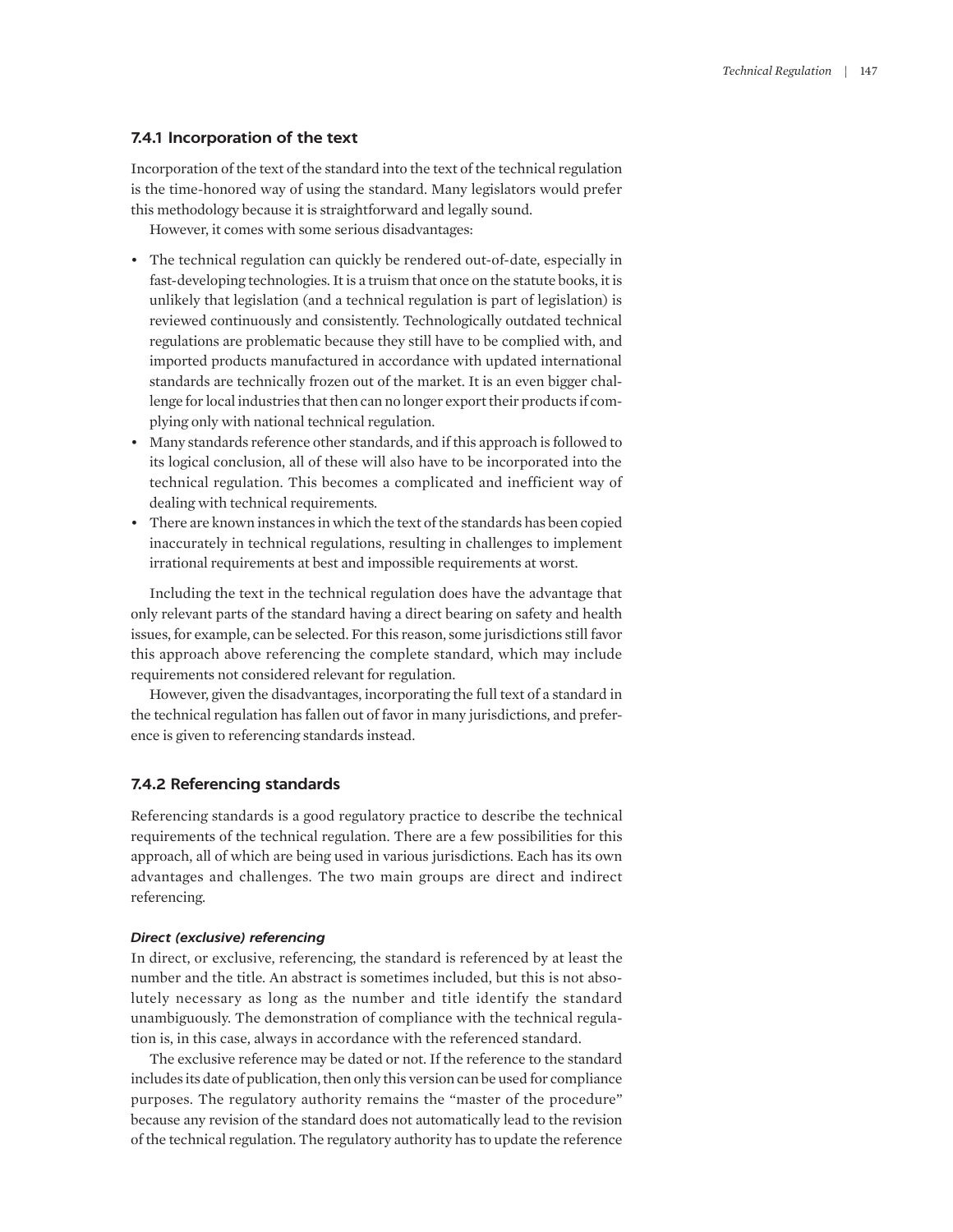to the revised standard for the technical regulation to be updated. Although some legislators may prefer this situation, it also places responsibility on the regulatory authority to keep track of developments regarding the revisions of the referenced standards. If only certain parts of the standard are required for regulatory purposes, dating the reference would be the only way to do it.

If the exclusive reference is not dated, then the technical regulation is updated automatically if and when the standard is revised; that is, it will always be the current version of the standard that is cited when contemplating compliance. This is an elegant way to keep the technical regulation updated for fast-moving technologies. The challenge of this methodology is that the regulatory authority is no longer the sole "master of the procedure"; some of the regulatory authority's jurisdiction has been relinquished in favor of the standards body. Whether this is a real issue is a risk the regulatory authority has to consider before adopting this methodology.

## *Indirect (indicative) referencing*

In indirect, or indicative, referencing, the relevant standard is not defined in the technical regulation by number and title. The technical regulation provides for essential requirements that have to be complied with in an indicative way. The relevant standards are then published in a separate official journal. Compliance with these standards confers compliance of the product with the technical regulation's essential requirements. The list of standards can obviously be either dated or undated.

<span id="page-7-0"></span>The European Union (EU) New Approach directives are probably the bestknown exponents of this system, and in their case, the standards—EN harmonized standards—remain "voluntary.["2](#page-22-0) A further element of the EU system is that suppliers can in theory also use standards other than the EN harmonized standards, but then the burden of proof that these other standards also fulfill the essential requirements of the New Approach directives is shifted to the supplier. In practice, therefore, it is debatable whether any supplier would go this route, because it is much less of a hassle to use the EN harmonized standards.

#### *Choice of referencing system*

The choice as to which system should be used depends on the customs and practice of the country and on the relationship between the regulatory authorities and the national standards body. If a good understanding is in place, then using undated references is a useful mechanism to keep technical regulations up-to-date. The regulatory authority then also does not have the challenge of putting a resource-intensive maintenance system in place. If there is not a good working relationship between the regulatory authorities and the national standards body, dated references may be the better option, but the regulatory authority then has to establish a proper maintenance system to keep the references up-to-date. Whatever the choice, it should be applied consistently across all regulatory authorities and should be part of the formal technical regulation framework (see section 7.9.3).

Anecdotal evidence suggests that for the indicative referencing to work well, a good product liability regime has to be in place, especially if standards other than those on the official list are used by suppliers. The regulatory authority must be given additional muscle to deal with products that do not comply with the listed standards but with standards chosen by the supplier that are still considered noncompliant with the technical regulation by the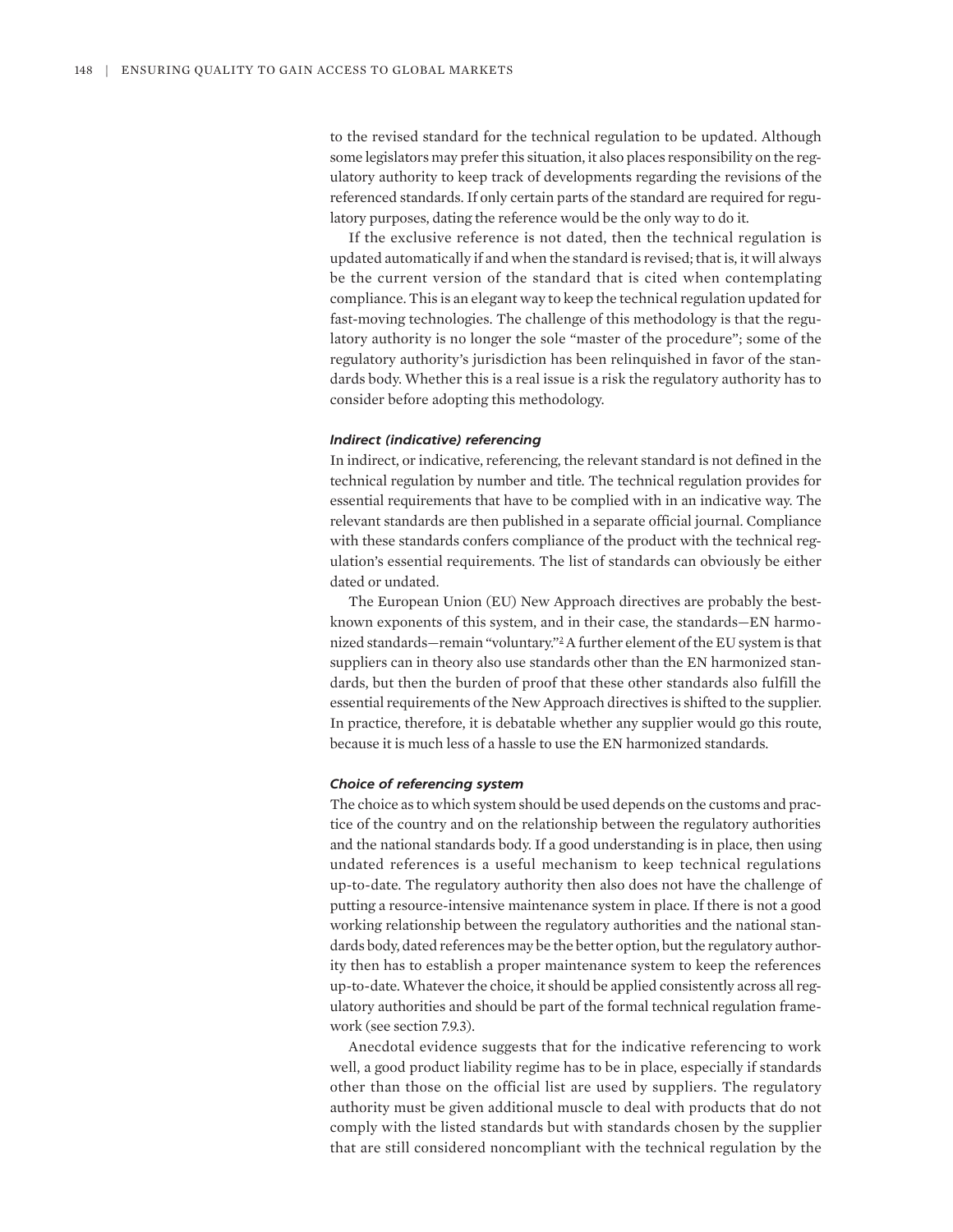regulatory authority. If such a product liability system is not in place, then direct referencing would be the better approach, even though it is more restrictive regarding standards that may be used by the supplier.

# **7.5 CONFORMITY ASSESSMENT MODALITY GOOD PRACTICES**

In all technical regulation regimes, compliance evidence (for example, inspection, testing, or certification) in some shape or form is required by the regulatory authorities to assess whether products falling within the scope of technical regulations actually comply with their technical requirements. The conformity assessment requirements should be defined in the technical regulation. Such evidence can be provided by the supplier (the first party) or by an entity independent from the supplier (the third party). In the case of technical regulations, the purchaser, consumer, or user (the second party) is not directly involved in demonstrating compliance of the product with stated requirements.

## **7.5.1 Supplier's Declaration of Conformity (SDoC)**

A declaration by the supplier that the product complies with the requirements of the technical regulation is called the Supplier's Declaration of Conformity (SDoC). Sometimes the expression "self-certification" is used, but this is totally incorrect because "certification" by definition involves a third party. This is so even if the supplier uses the services of an outside laboratory to test the relevant products but issues the declaration of conformity on its own responsibility. The international standards ISO/IEC 17050-1 and 17050-2 (Parts 1 and 2 of "Conformity Assessment—Supplier's Declaration of Conformity") detail the requirements for an SDoC and have been adopted by the EU and many national standards bodies.

An SDoC is considered the most cost-effective approach for suppliers to demonstrate conformity because it does not require third-party inspection, testing, or certification. Additional savings may be realized in costs associated with sales losses because of the time otherwise needed for third-party approvals. The Organisation for Economic Co-operation and Development (OECD) has shown that the use of SDoCs instead of third-party conformity assessment regimes leads to an increase in trade (Flies, Gonzales, and Schonfeld 2008). It therefore does not come as a surprise that major industry groups such as the information technology and automotive industries are advocating the use of SDoCs wherever they can.

An SDoC is acceptable for demonstrating compliance with a technical regulation if the regulation provides for such a mechanism. In general, this will be the case only if the following conditions are in place: (a) the market demands or allows it; (b) the risks associated with noncompliance are relatively low; (c) the penalties for noncompliance are implemented and are effective deterrents; (d) options for efficient recourse in the event of noncompliance exist; and (e) the industry sector to which it applies is highly dynamic, responsible, and has a history of compliance (Flies, Gonzales, and Schonfeld 2008).

SDoCs are acceptable for technical regulations in quite a few instances in high-income economies. Typical examples include toys, personal protective equipment, and recreational craft in the EU; radio and telecommunication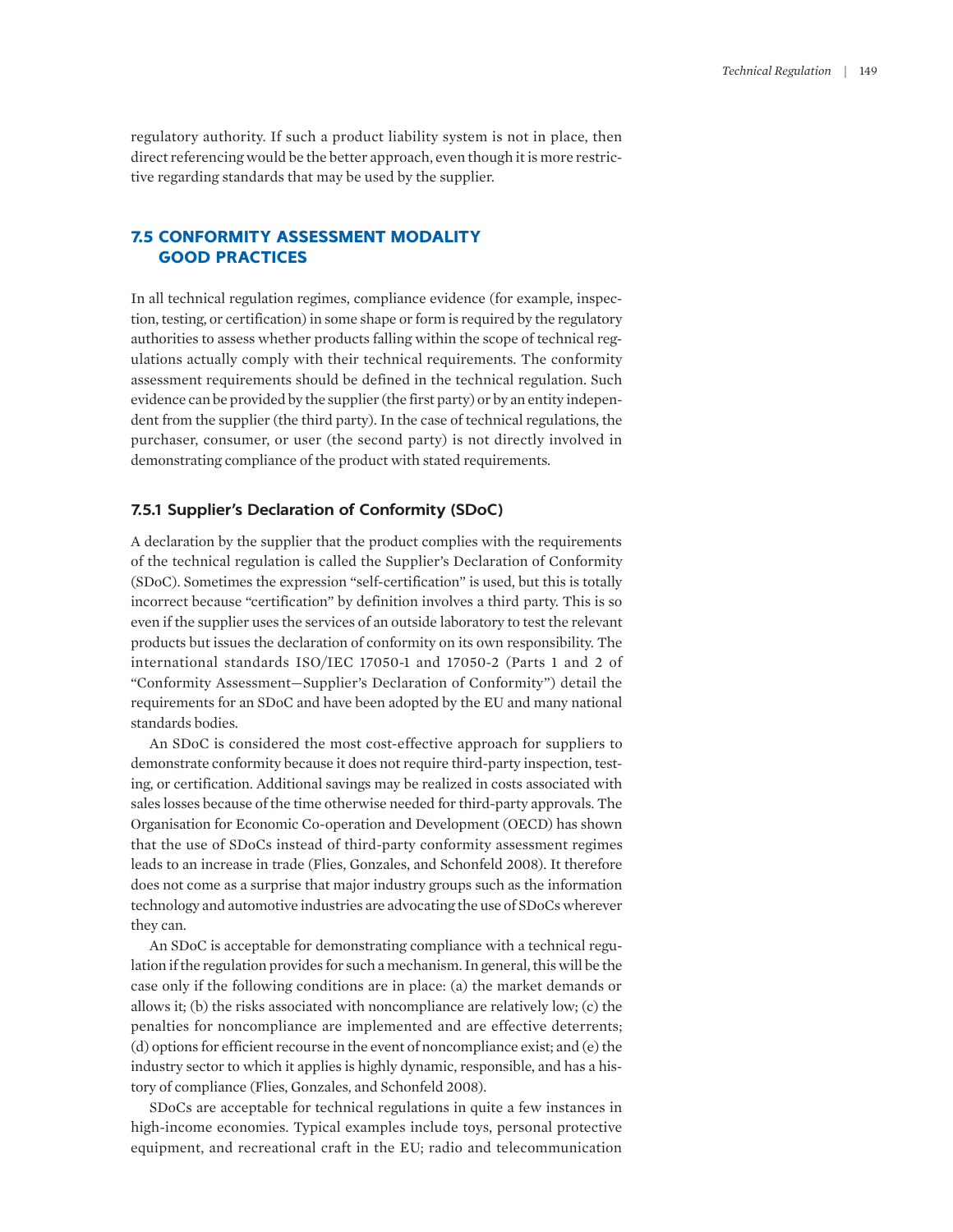equipment in Australia, Canada, the EU, Japan, New Zealand, and the United States; and motor vehicles and motor vehicle components in Canada, the Republic of Korea, and the United States. SDoCs are not common in low- and middle-income economies, probably because of the lack of proper product liability legislation that would support regulatory authorities in dealing with noncompliant products and the bitter experience of the dumping of unsafe products in the market by unscrupulous traders.

## **7.5.2 Third-party conformity assessment service providers**

If SDoCs are not applicable, because if the technical regulation does not allow for them, then third-party conformity assessment organizations provide inspection, testing, and certification services to demonstrate compliance of the product with technical regulation requirements. Quite a few modalities are possible, as discussed below.

#### *Regulatory authorities*

In the past—and this is still the case in many countries—regulatory authorities have the responsibility to inspect, test, and certify products for compliance with technical regulations. This is specifically the case where premarket approvals are required before a product can be legally sold. The ubiquitous use of the national product certification mark (see module 6: Conformity Assessment, section 6.4 on product certification) in many low- and middleincome countries is a typical example of this mechanism. The same applies to the inspection and testing of imported products by the regulatory authorities at the port of entry.

This system is no longer considered good regulatory practice for all types of products. Some of its issues include the following:

- If the regulatory authority's technical competency is suspect, the supplier has nowhere else to go.
- The regulatory authority may choose to reinspect and retest products just to keep its own laboratories occupied.
- Using the national product certification mark for regulatory purposes is arguably an unnecessary barrier to trade and hence is contrary to WTO TBT Agreement principles.
- The regulatory authority is given a license to extract rent in the form of levies that suppliers have to pay irrespective of whether their products are properly inspected and tested.
- The regulatory authority is perceived to take the responsibility for the integrity of the products, whereas that responsibility should remain with the supplier.

Good regulatory practice would indicate that the regulatory authority has the responsibility to conduct market surveillance and impose sanctions in the case of noncompliance. Conformity of the product should be the responsibility of the supplier and the assessment thereof provided by technically competent thirdparty organizations. Changing from the mandatory application of the national product certification mark to a more modern technical regulation regime is a major challenge for the national standards bodies in many countries because this would affect their income (which is often 80 percent or more dependent on the national product certification mark), over and above the fact that the state may then have to shoulder the additional costs of market surveillance.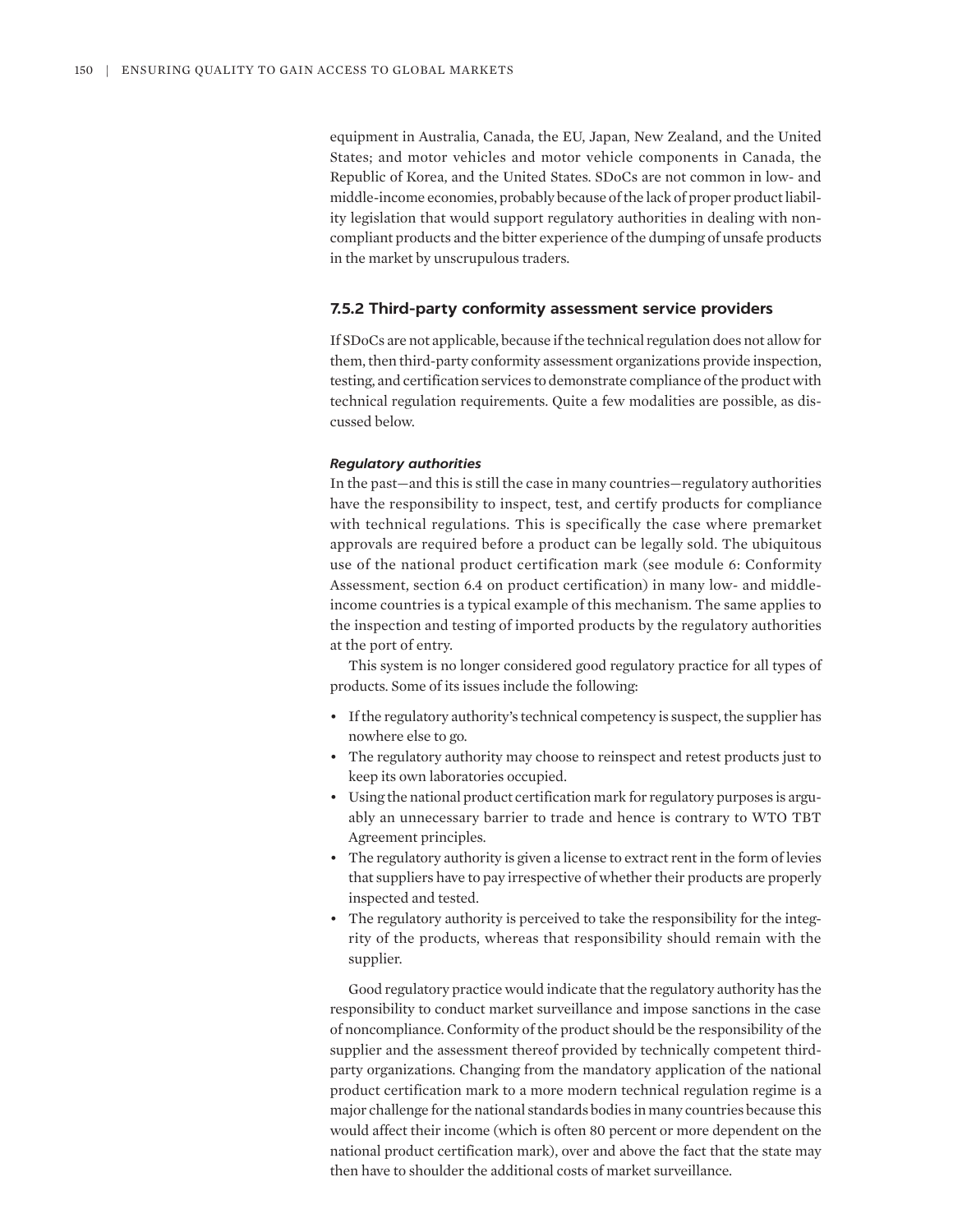#### *Designated organizations*

Designation is defined as the governmental authorization of a conformity assessment body to perform specified conformity assessment activities (ISO/IEC 17000, "Conformity Assessment—Vocabulary and General Principles"). Good regulatory practice would suggest that conformity assessment should be provided by third-party service providers that are technically competent. Technical competency is now generally demonstrated through accreditation by an internationally recognized accreditation body. But before designating a conformity assessment body, the regulatory authority may wish to add requirements not assessed by accreditation.

These requirements could include the ability to take a conformity assessment body to court; for example, it has to be registered in the country, it should be in good standing with other government authorities, it should be up-to-date with tax returns, and so on. In such cases, the regulatory authority would demand evidence additional to the accreditation certificate before it designates the conformity assessment body to provide conformity assessment services for specific technical regulations. The "notified bodies" in the EU are a typical example of such designation.<sup>3</sup>

<span id="page-10-0"></span>Designation without accreditation is still being practiced in some countries, but such a system may or may not provide an assurance that the technical competency of the conformity assessment bodies meets minimum requirements, and it is debatable whether it will be accepted by major trading partners, even within the realm of a common market.

## *Unilateral acceptance*

In smaller economies, the regulatory authorities are frequently confronted by a lack of conformity assessment bodies in the country as well as the absence of bilateral or multilateral recognition agreements between their government and the governments of major trading partners. They would then have to resort to the unilateral acceptance of conformity assessment results—at best from accredited conformity assessment bodies abroad, at worst from conformity results provided by suppliers. Either way, the regulatory authority will have little recourse in the case of fraudulent or improper conformity results. The regulatory authority should therefore carefully weigh the risks of accepting such conformity results before accepting them at face value.

#### *Bilateral or multilateral recognition agreements*

Trade agreements between countries, either bilateral or multilateral, often include recognition agreements of conformity assessment regimes of the trading partners. These could even be entrenched in treaties and protocols, provided that recourse in the case of incorrect or fraudulent conformity assessment results or noncompliant products is provided for. The recognition of national product certification marks among the common market members is a typical example, as is the recognition of test results from accredited laboratories among major trading partners. These multilateral recognition agreements are difficult to negotiate and take a long time before they start operating.

Other recognition mechanisms are provided for through international systems (see module 6: Conformity Assessment, section 6.9) such as those operated by

<span id="page-10-1"></span>• *The International Electrotechnical Commission (IEC)* for electrical and electronic products, such as the IECEE, IECEx, IECQ, and IECRE schemes;<sup>4</sup>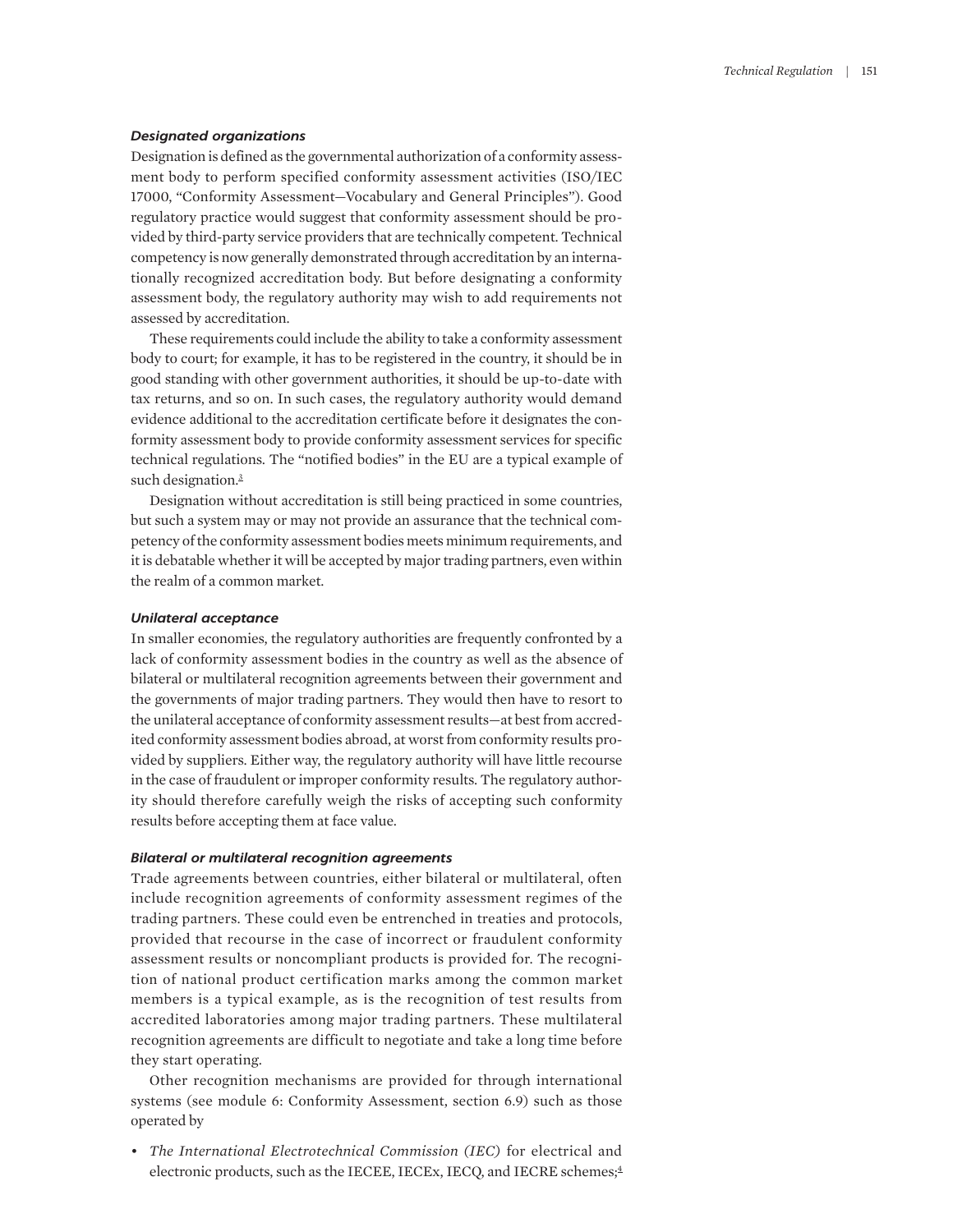- *The International Organization of Legal Metrology (OIML)* for measuring equipment (Basic Certificate System) and the Mutual Acceptance Arrangement; and
- *The United Nations Economic Commission for Europe (UNECE)* 1958 Agreement for motor vehicle components (see module 6: Conformity Assessment, section 6.9.3).

# **7.6 REGULATORY AUTHORITY VERSUS SUPPLIER RESPONSIBILITIES**

Good regulatory practice indicates that the supplier should at all times remain responsible for the integrity of the product; that is, the supplier must ensure that the product complies with technical regulation requirements. The regulatory authority is responsible for evaluating whether this is the case, but it should never take the responsibility for the integrity of the product, and it should steer clear of actions that could be perceived as such.

Modern technical regulation regimes require the supplier to have all the inspection, testing, and certification conducted to demonstrate the compliance of the product with requirements. These actions should be defined in the technical regulation. A typical example involves the eight modules used in the EU directives (figure 7.4). These modules range from an SDoC for low-risk products (module A) through the involvement of designated test laboratories and certification bodies (the "notified bodies") in increasing levels of involvement (all the other modules), after which the product should receive the

#### **FIGURE 7.4**



#### **Simplified chart of EU conformity assessment procedures**

Module A: Internal control of production Module B: EC type examination Module C: Conformity to type Module D: Production quality assurance

Module E: Product quality assurance Module F: Product verification Module G: Unit verification Module H: Full quality assurance

*Source:* EC 2000. ©European Commission. Reproduced with permission from EC, further permission required for reuse.

*Note:* EU = European Union. The Conformité Européenne (CE) marking is placed on the product and/ or packaging by the manufacturer or supplier once all the requirements of the relevant New Approach directive of the EU have been fulfilled.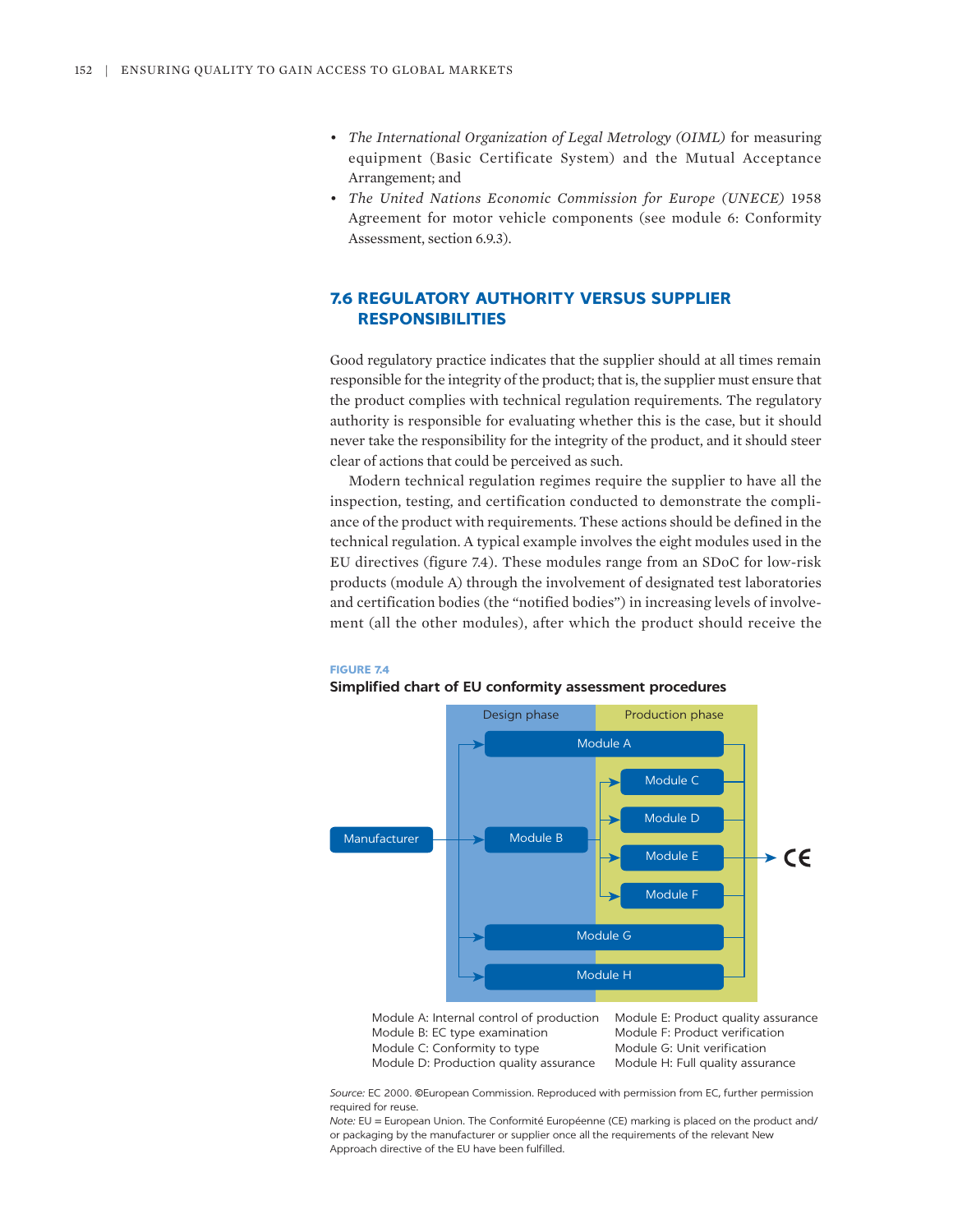<span id="page-12-0"></span>Conformité Européenne (CE) marking.<sup>[5](#page-22-3)</sup> Another example is the Fastener Quality Act of the United States, which requires that suppliers have their fasteners tested by an accredited laboratory against the requirements of the relevant standard and that the fasteners be marked with a trademark registered with U.S. authorities.

## **7.7 MARKET SURVEILLANCE, RISK, AND SANCTIONS**

Market surveillance is an essential tool for the enforcement of technical regulations. The purpose of market surveillance is to ensure that the products placed on the market comply in all respects with the requirements of the relevant technical regulation to safeguard the health and safety of the country's people, fauna and flora, and the environment. Market surveillance is also important from the perspective of the economic operators because it helps to reduce unfair competition.

# **7.7.1 Regulatory authorities**

To ensure the impartiality of market surveillance operations, market surveillance is the responsibility of the state. The state therefore has to establish regulatory authorities to serve as its market surveillance infrastructure. The number of regulatory authorities and their fields of responsibility are decisions the state has to make. In most countries, each ministry will establish one or more regulatory authorities with specific mandates. Some countries, to better use scarce resources, will establish only four or five larger regulatory authorities for specific sectors (for example, food safety, manufactured products, telecommunication, transportation, building and construction, and so on). Very small countries may even consider the establishment of a single regional regulatory authority for all products falling within the scope of technical regulations. The choice will be determined by political custom and practice, availability of resources, and the extent of the work to be done.

The major issue for the market surveillance infrastructure is that there should not be obvious gaps and overlaps in the spheres of responsibilities of the various regulatory authorities. Gaps might allow products into the marketplace whose failure could be deleterious to the safety and health of the population or the environment. Overlaps, on the other hand, create uncertainty in the marketplace as suppliers are subjected to differing sets of requirements, resulting in unnecessarily high transaction costs for more than one regulatory authority. It is also debatable whether such duplication supports safety and health; the argument may even go in the opposite direction, because suppliers may take risks they otherwise would not have taken to circumvent one or another technical regulation.

Cooperation among the regulatory authorities is therefore important, and many countries have established supranational technical regulation coordination offices for this purpose (Jacobzone, Choi, and Miguet 2007). These offices also effect proper cooperation between the regulatory authorities and the various organizations in the QI that provide standards, metrology, accreditation, and conformity assessment services in support of the implementation of technical regulations. A further responsibility of these offices is to ensure that the country as a whole (that is, all ministries and regulatory authorities) complies with its obligations in relation to the WTO TBT Agreement.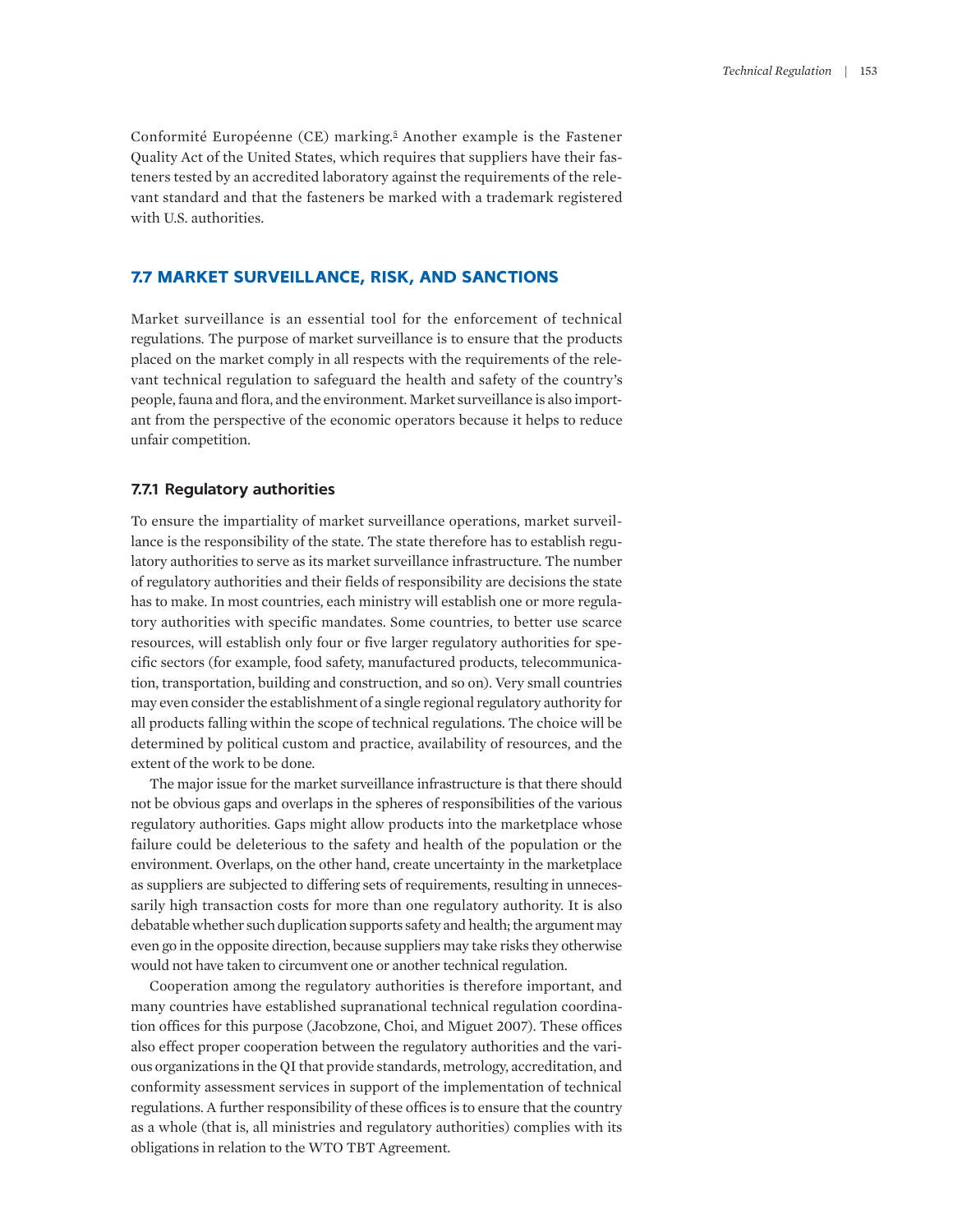Regulatory authorities should have the necessary resources and powers to conduct their surveillance activities. This is to monitor products placed on the market and, in cases of noncompliance, to take appropriate action to enforce conformity. The regulatory authority should have the appropriate number of suitably qualified and experienced personnel who have the necessary professional integrity. Testing should be conducted by technically competent (accredited) laboratories. The regulatory authority should also be free from undue political influence and carry out its responsibilities in an impartial and nondiscriminatory way.

#### **7.7.2 Market surveillance principles**

For market surveillance to be efficient, resources need to be concentrated where risks are likely to be higher or noncompliance more prevalent. On the other hand, regulatory authorities need to carry out market surveillance with due respect for the principle of proportionality. This means that action should be in accordance with the degree of risk, and the impact on the free movement of products should not be more than is necessary. Statistics and risk assessment procedures are a great help in getting this balance right.

Market surveillance normally does not take place during the design and production of the relevant product. In other words, suppliers should be responsible for premarket inspection, testing, or certification, as required by the relevant technical regulation (see section 7.6). Nevertheless, efficient enforcement usually requires collaboration with manufacturers or suppliers early in the process to ensure that nonconforming products are not placed on the market.

Market surveillance consists of scheduled activities and unscheduled investigations based on information from the marketplace or requests by authorities, a court of law, or written complaints by consumers. Typical market surveillance activities—consisting of (a) inspection of an audit sample of products falling within the scope of the relevant technical regulation, and (b) scrutiny of relevant documentation—therefore include the appropriate mix of the following:

- Planned regular visits to commercial, industrial, and storage facilities
- Planned regular visits to workplaces and other premises where products are put into service
- Random and spot checks
- Investigations of reported nonconformities
- Taking of audit samples of products and having them tested against the requirements of the technical regulation
- Requiring and reviewing all the necessary documentation

Voluntary product and management system certification can contribute to the reduction of risks. However, regulatory authorities should remain impartial regarding these certifications and may take them into consideration in a transparent and nondiscriminatory way only. Therefore, products with product certification marks or that are produced by companies with management system certification should not be excluded from market surveillance activities.

An issue that should not be forgotten when establishing market surveillance schemes is the question of controls at borders. In the global trading system, many products will be imported into the market of any given country. Many of these products will fall within the scope of technical regulations. The market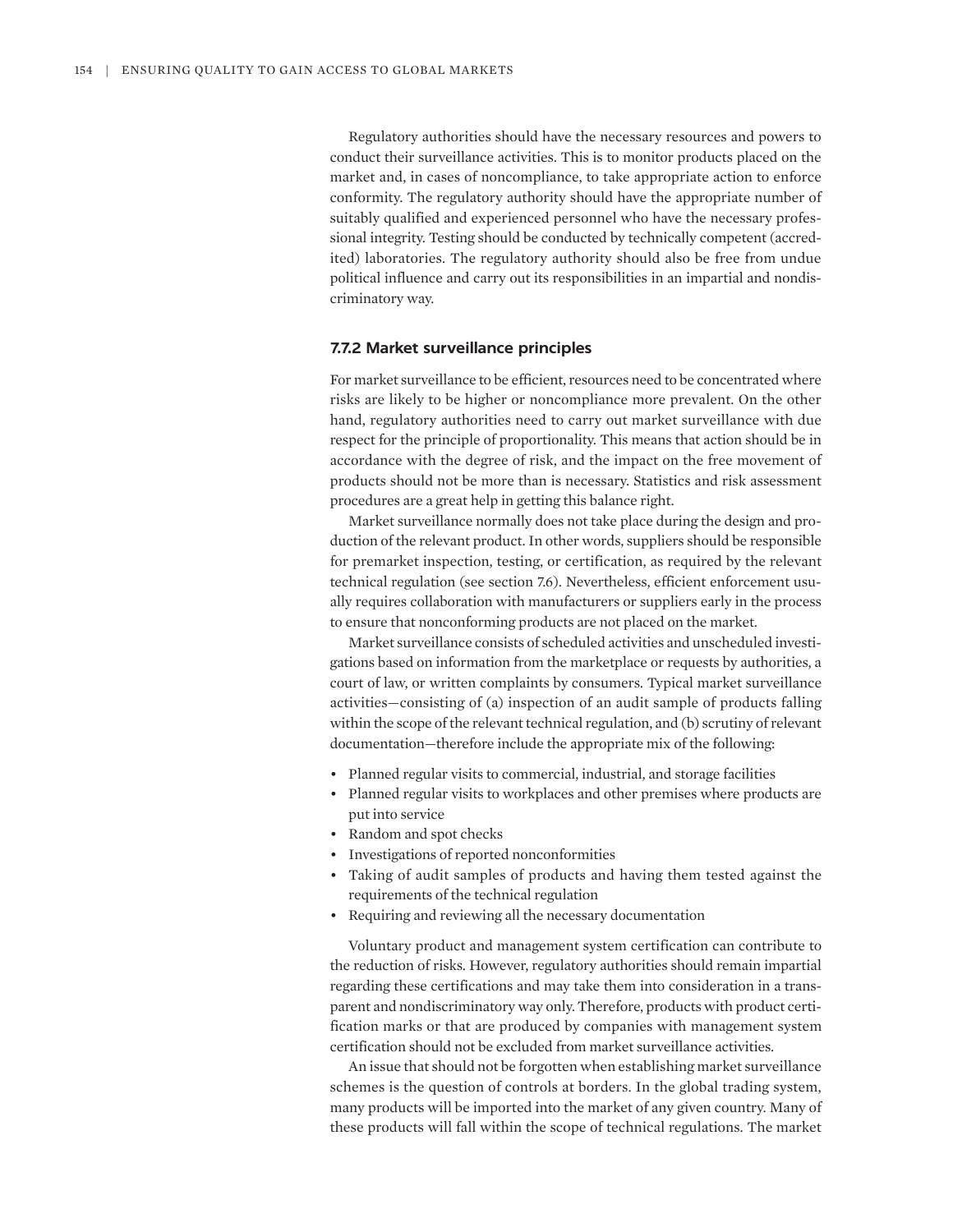surveillance schemes should therefore also be extended to include products imported into the country, whether by boat, train, road, or air. The border controls will require even more careful planning to ensure that products are not held up unnecessarily at the border while being inspected for compliance with the relevant technical regulations. A system of bond warehousing is often implemented whereby products can be moved from the border to specific warehouses, but the products cannot be marketed until released by the regulatory authority.

# **7.7.3 Imposition of sanctions**

Regulatory authorities must take action to enforce conformity when nonconforming products are discovered in the marketplace. The corrective action will depend on the degree of noncompliance and should also follow the principle of proportionality. The difference between nonsubstantial and substantial noncompliance will frequently have to be based on the sound judgment of the regulatory authority. Small labeling errors, for example, can be considered as nonsubstantial, whereas noncompliance with requirements that may be deleterious to the health or safety of users must be considered as substantial.

Typical actions taken by the regulatory authority can be considered on a number of levels (figure 7.5):

- *Rectification:* In the case of nonsubstantial nonconformities, the regulatory authority prevails on the supplier to rectify all future products.
- *Suspension:* In the case of substantial nonconformities, any further marketing of the product must be suspended immediately.
- *Recall:* In serious cases, the supplier must recall nonconforming product from the marketplace, and consumers must be informed to return identified products to the point of sale.
- *Postrecall decisions:* A decision has to be made whether a recalled product can be rectified to render it compliant and be marketed again or whether the nonconformity is of such a nature that the product must be destroyed.

A decision to destroy a consignment should be mindful of the environmental impacts such an action would entail, and specialist companies may have to be contracted by the supplier to do so as directed by the regulatory authority. In some countries, the regulatory authorities direct the supplier to reexport noncompliant imported products to the country of origin. This decision should

#### **FIGURE 7.5**



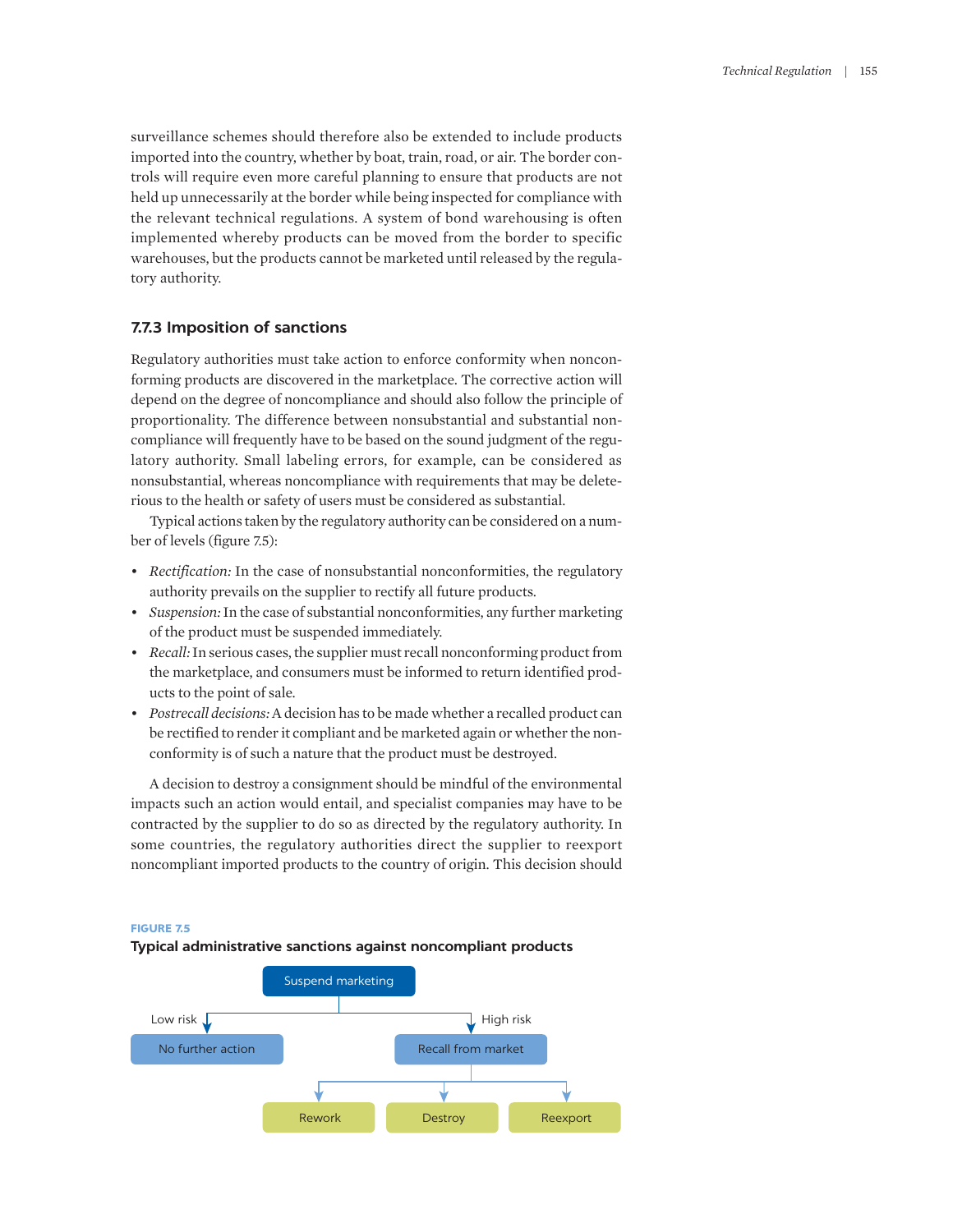be taken cautiously because once the product is no longer within the country's jurisdiction, it is anybody's guess as to where it will be exported. It may just end up in a country without a proper technical regulation regime, consequently bringing misery to the purchasers there.

If none of these administrative-type measures has the desired effect, the regulatory authority must take legal action, such as taking the offending party to court to enforce compliance in the marketplace. Until court proceedings are completed, the marketing of such products remains suspended, and consumers should be informed accordingly. Failure to do so may just give some suppliers the sense that the regulatory authority is unwilling to go to court, and rogue suppliers may just be strengthened in their resolve to circumvent requirements to gain greater profits.

# **7.8 IMPACT OF TECHNICAL REGULATIONS**

The potential impact of implementing technical regulations could be profound. Yet there is no definitive conclusion about the impact of technical regulations on trade or on the safety and health of the population, fauna and flora, and the environment, even though many studies have been undertaken. All the studies have highlighted the challenges in getting meaningful answers because of the general lack of data (WTO 2012).

A few general trends have been identified in various studies. These studies mostly deal with nontariff barriers (as a whole, which include TBT and SPS issues). The following sections are summarized from the WTO's *World Trade Report 2012: Trade and Public Policies: A Closer Look at Non-Tariff Measures in the 21st Century* (WTO 2012).

## **7.8.1 Are nontariff measures on the increase?**

<span id="page-15-0"></span>Despite common perceptions about a rising trend in nontariff measures (NTMs), evidence is inconclusive.<sup>[6](#page-22-4)</sup> NTMs appear to have risen in the mid-1990s; but between 2000 and 2008, activity remained relatively flat, before picking up again following the 2008–09 global financial crisis. However, WTO notifications suggest an upward trend in technical barriers to trade (TBT) and sanitary and phytosanitary (SPS) measures.

According to historical data from United Nations Conference on Trade and Development (UNCTAD) databases, shares of product lines and trade values covered by NTMs rose between the late 1990s and early 2000s but then stayed flat or declined slightly up to 2008. WTO data on notifications, however, show increasing use of TBT or SPS measures since the mid-1990s. This increase is also reflected in an increase in the number of specific trade concerns raised by WTO members in the TBT and SPS committees.

## **7.8.2 Most-burdensome NTMs: TBT and SPS measures**

Evidence from business surveys conducted by the International Trade Centre (ITC) in 11 low- and middle-income countries suggests that TBT and SPS measures are the most burdensome for exporters (ITC 2015). In 2010, the share of TBT or SPS measures in all NTMs perceived as burdensome by exporting firms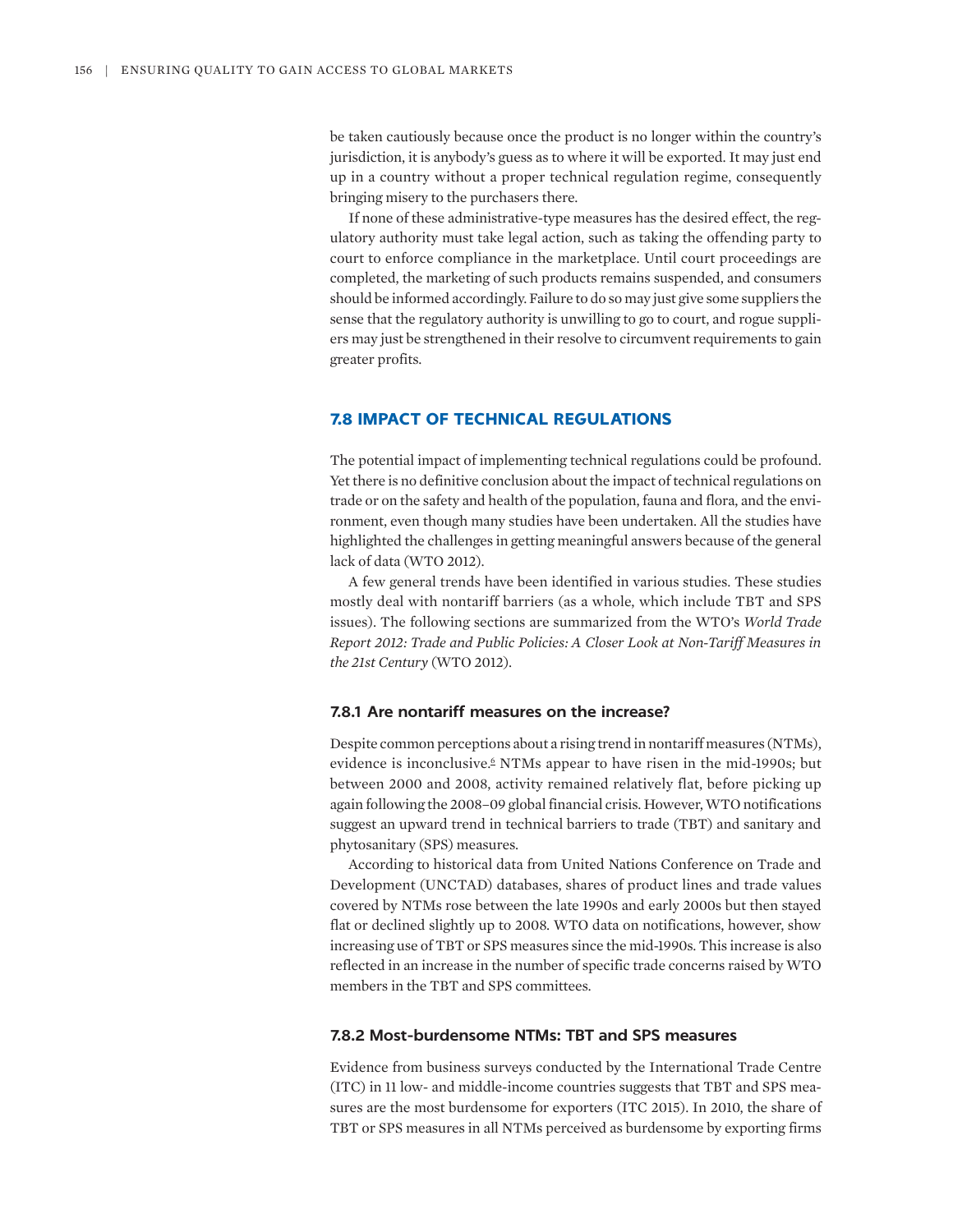was 48 percent. Similarly, survey-based data show a large share of TBT or SPS provisions in measures affecting EU exporters ( just over 50 percent), but the U.S. share is lower (around 20 percent).

The impacts of TBT or SPS measures vary across sectors but are more prevalent in the agriculture sector, where even TBT concerns (29 percent) were the most prevalent NTMs, over and above the expected SPS concerns (ITC 2015). Evidence also suggests that procedural obstacles are the main sources of difficulties for exporting firms from low- and middle-income countries—time constraints and unusually high fees being the most-cited obstacles.

#### **7.8.3 Impact of TBT and SPS measures on trade**

The results from the current studies have shown that, in general, TBT or SPS measures have prevalently positive effects for more technologically advanced sectors but negative effects on trade in fresh and processed goods. The negative effects are generally the result of badly designed technical regulations or SPS measures as well as the less-than-effective or totally inconstant implementation thereof.

Furthermore, when negative, the effect of TBT or SPS measures on trade is found to be driven by the impact on low- and middle-income countries' exports, especially from small countries. There is some evidence that conformity assessment is particularly burdensome on food and agricultural trade, much more so than for manufactured goods. Larger firms in high-income economies are also less sensitive than smaller companies to TBT or SPS measures.

# **7.9 GOOD TECHNICAL REGULATORY PRACTICE**

In most countries, technical regulations have been developed and implemented by any number of authorities over many years without official guidance as to their modalities. Hence, many countries have a real mix of technical regulations on the statute books, with some of them decades old. Many of these older ones are no longer relevant or are technically outdated, and they are sometimes even unknown to the authorities. Development and implementation modalities vary across regulatory authorities, and compliance with WTO TBT Agreement requirements is patchy or unknown. The technical regulation regime can therefore be considered as fragmented and disordered, and differences among regulatory authorities have the tendency to increase over time.

With the development of global trade and the necessity for countries to gain access to these markets, the need for regulatory reform of how technical regulations are developed and implemented has therefore become pressing. Good regulatory practices have to be established across all regulatory authorities, and all of these should follow similar patterns. A country needs to show a "single face" to the world regarding its technical regulations. This brings about clarity and consistency in the marketplace and is the better way to get rid of unnecessary trade-restrictive practices. Such regulatory reform can be divided into three phases: deregulation, regulatory quality improvement, and regulatory management (figure 7.6).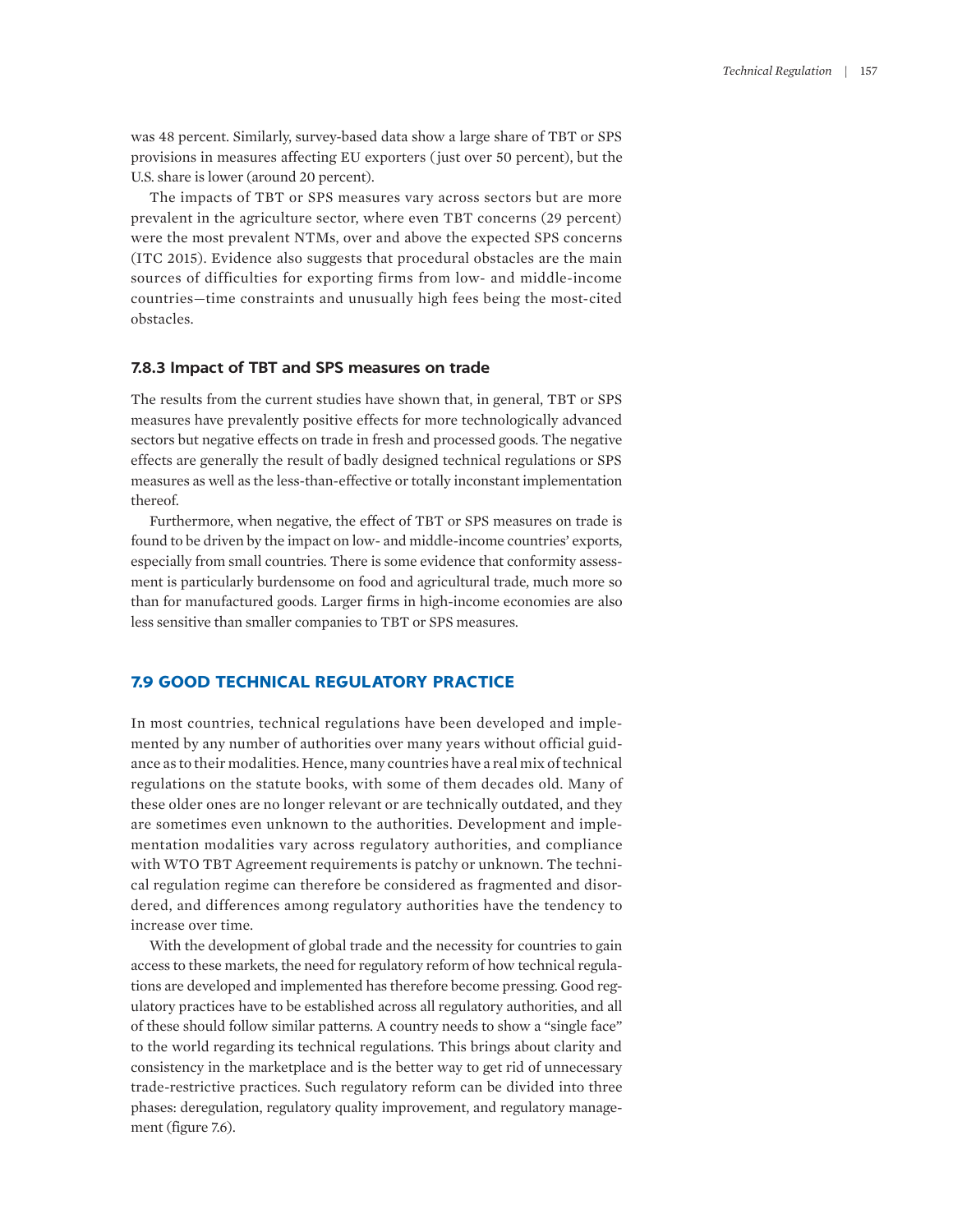

*Source:* Racine 2011. *Note:* RIA = regulatory impact assessment.

## **7.9.1 Deregulation**

As a first step, all the existing technical regulations on the statute books should be identified. Once this is accomplished, the responsible ministries should establish a proper review of all current regulations and (a) *withdraw* them (if they are no longer relevant or if product integrity can be achieved with fewer regulatory controls); (b) *revise* them (if they are technically outdated); or (c) *confirm* them (if they are still necessary and technically relevant). Such a review program has to have a time limit; otherwise, it will drag on forever.

## **7.9.2 Regulatory quality improvement**

It is possible, using a variety of scientific sources and methods, to arrive at fairly good estimates of the protection improvement likely to result from new or revised technical regulation. These estimates can be combined with information about the estimated costs of implementing such technical regulation to generate a regulatory impact assessment (RIA).

The second element of regulatory quality improvement has to do with the improvement at the technical, organizational, and performance levels of the many institutions that are involved in a modern technical regulation regime. These include technical regulation development, standards and conformity assessment issues, metrology, and accreditation—in fact, the totality of the QI.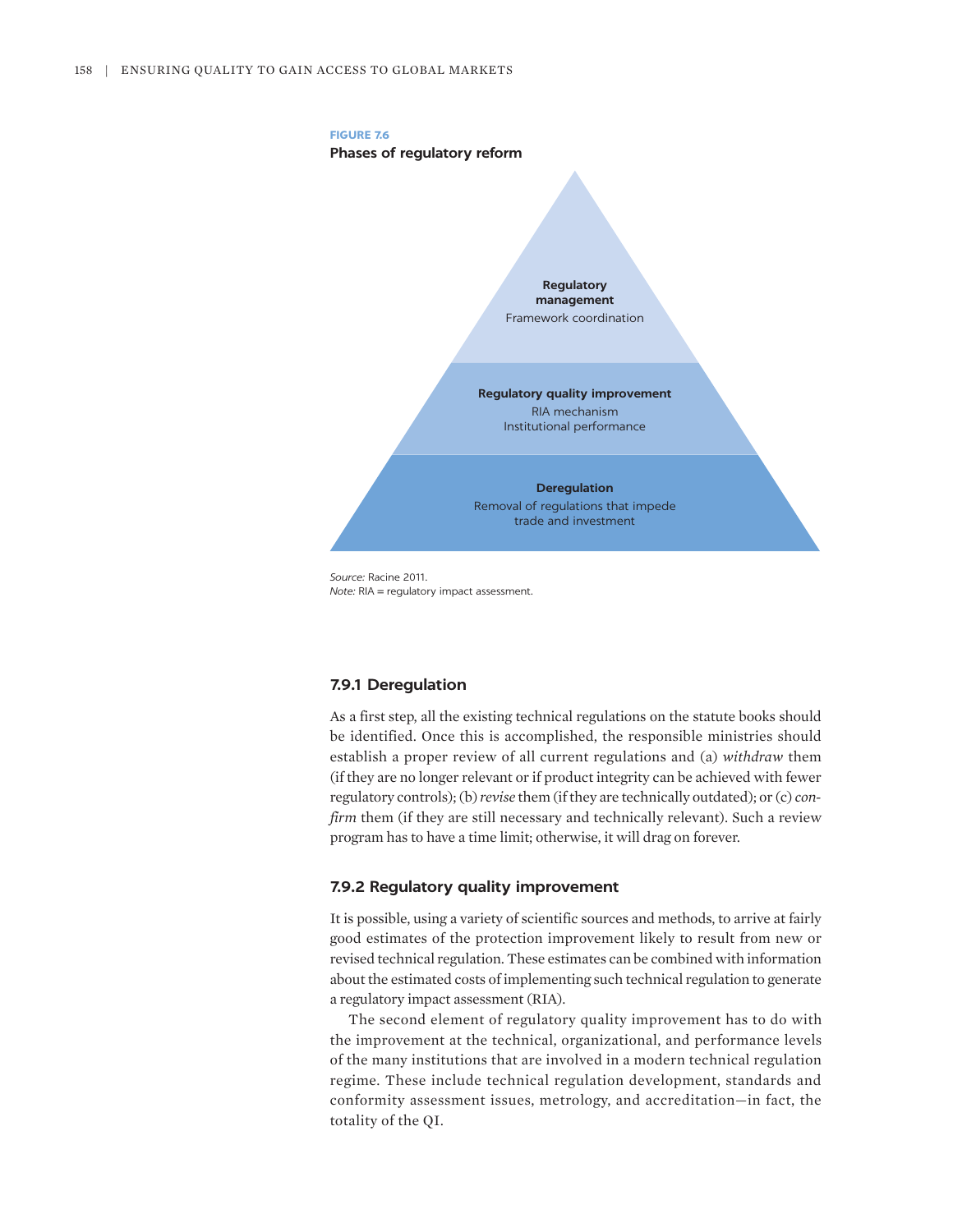#### **7.9.3 Building a regulatory management system**

Assessments in various parts of the world have highlighted a number of weaknesses in national technical regulation regimes that are in need of serious overhaul. Some of the common results from these assessments indicate the following:

- In most economies, technical regulations are developed and implemented by many ministries, authorities, or agencies, each of them following their own customs and practices.
- Authorities have developed their own unique ways of developing and implementing technical regulations over time, and these customs and practices may or may not comply with WTO TBT Agreement requirements.
- Invariably, overlaps and duplication developed among the authorities' spheres of responsibility and activity, and hence in the regulatory regimes as well.
- Regulatory authorities, having grown accustomed to a position of absolute power in the past, do not easily shift toward a more consultative approach.
- The use of voluntary standards as the basis for technical regulation is not the norm. In certain countries, the two are confused.

To deal with these weaknesses in a systematic way, an effective national regulatory management system has to be developed, agreed to at the highest political level, and rigorously implemented. Two important elements of such a regulatory management system are a technical regulation framework and a coordination mechanism.

#### *Technical regulation framework*

To ensure that the technical regulation regime of a country meets the requirements of the WTO TBT Agreement, it is good regulatory practice that the principles, approaches, and modalities for the development and implementation of technical regulations be harmonized across all ministries and regulatory agencies at the national and subnational levels. Such a coordinated approach is important for consistency in the marketplace and is useful in ensuring that the technical regulation regime is both effective and efficient.

The community legislative instruments of the EU New and Global Approach directives are probably the best-known exponents of such a technical regulation framework. The point is that such a consistent approach is only possible if the framework is given legal substance by a legislative instrument (such as a law, decree, or the like) that takes precedence over any other legislative instrument mandating that authorities develop and implement technical regulations.

The contents of the technical regulation framework can be deduced from the building blocks of a technical regulation (see section 7.3). They should therefore cover at least the following:

- The necessity of conducting an RIA to determine whether a technical regulation is necessary or whether the market failure can be dealt with in another way
- The way in which standards will be used as the basis for technical regulation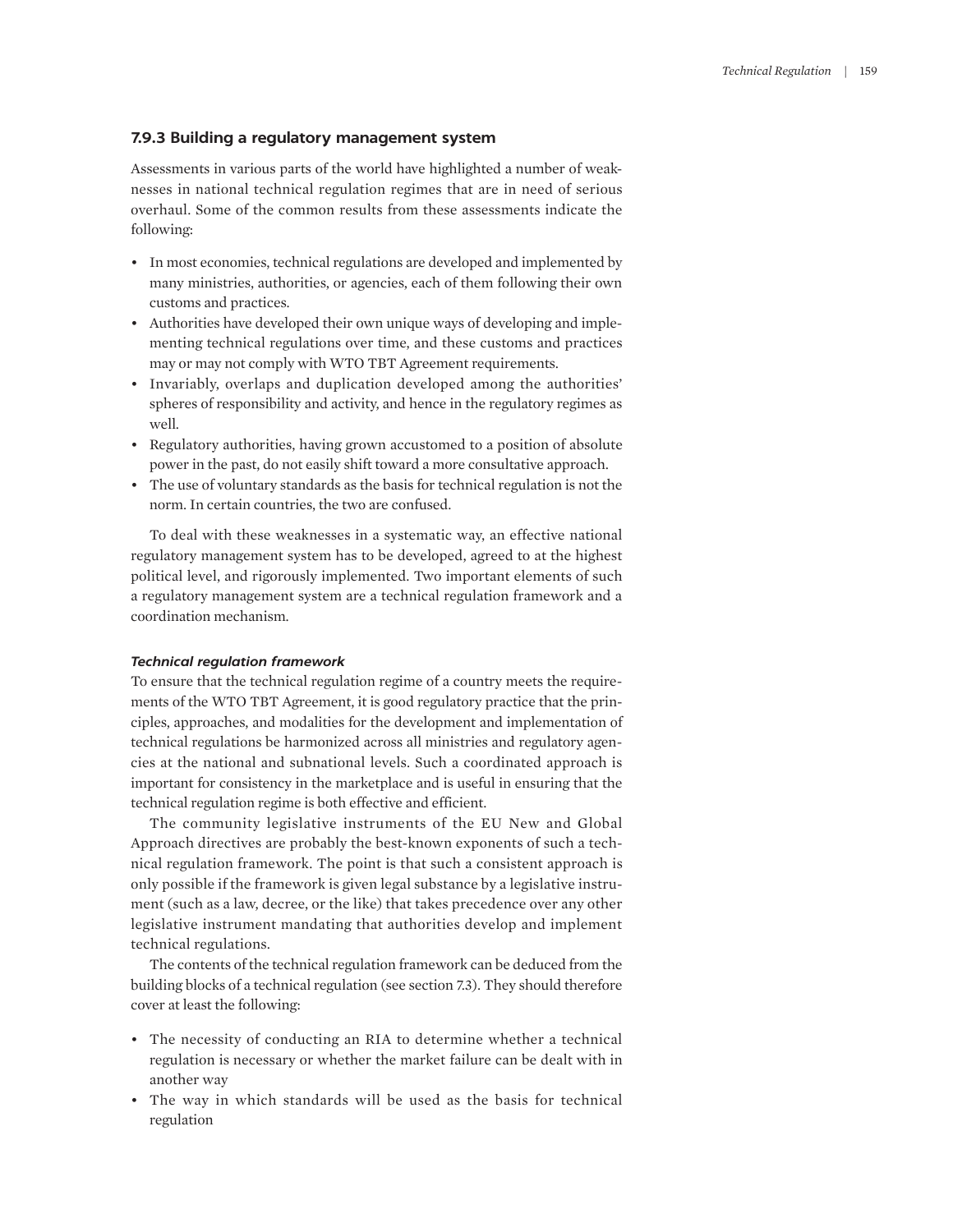- The modalities for the demonstration of conformity
- The responsibilities of the regulatory authority—for example, premarket approvals, market surveillance, and the imposition of sanctions
- The type of sanctions to impose when nonconformities are discovered in the marketplace

The technical competency of conformity assessment bodies needs to be addressed—highlighting the role of accreditation and metrology. Also important is to stress the responsibilities of suppliers, not only in ensuring that products meet requirements and that the necessary conformity evidence is in place, but also in supporting the market surveillance activities of the regulatory authorities. The technical regulation framework will also establish a supranational technical regulation coordination office, if relevant (see below).

#### *Technical regulation coordination office*

Technical regulation is complex, and it has become one of the major issues hindering the movement of goods across borders and within countries. Because technical regulations are developed and implemented by many authorities at the national and even subnational levels, coordination of their responsibilities among each other and between them and the QI organizations providing standardization, metrology, accreditation, and conformity assessment services—has become an imperative for trade facilitation.

Many countries have established supranational regulatory coordination entities (Jacobzone, Choi, and Miguet 2007). A typical organizational relationship between such a coordination entity and the ministries, regulatory authorities, and QI institutions for technical regulation activities is shown in figure 7.7. This example is by no means the only possibility, but it can serve as a useful departure point for national debate and decision making regarding such a construct. Even smaller countries—such as Costa Rica, the Czech Republic, and the Kyrgyz Republic—have established such coordination offices and mechanisms, and others are in the process of doing so.

It is important that such an office have the relevant legal and perceptual authority to deal with ministries and agencies that are powerful in their own right. Hence, it is usually accountable to the holder of a high political office, such as the prime minister or president (Racine 2011).

## **7.10 DIFFERENCES BETWEEN TBT AND SPS MEASURES**

The terminology of standards, technical regulations, and SPS measures is frequently a source of confusion. Common usage of these terms does not always correspond to the legal meanings provided in the WTO TBT and SPS Agreements. For example, many countries have food standards that are mandatory, whereas the WTO TBT Agreement considers standards to be "voluntary" in nature. Furthermore, the WTO TBT and SPS Agreements differ slightly in the meaning of the word "standard"; in the WTO TBT Agreement, a standard is purely voluntary, whereas in the WTO SPS Agreement, a food standard could be mandatory.

It is important to understand that the WTO TBT and SPS Agreements are complementary but mutually exclusive. A measure falling within the scope of the WTO SPS Agreement is by definition excluded from the WTO TBT Agreement.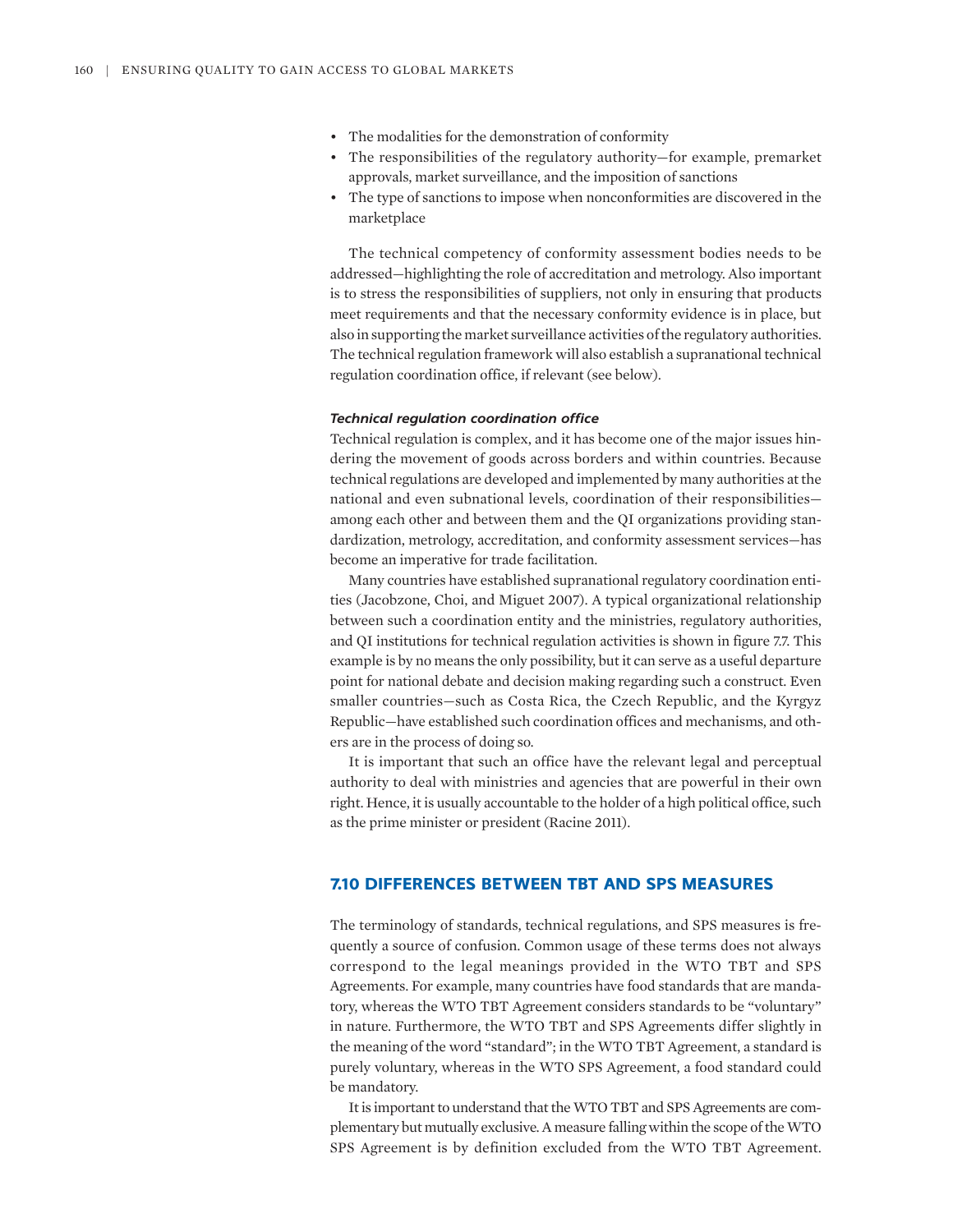#### **FIGURE 7.7**

**Typical organizational relationships between QI service providers and technical regulation authorities**



#### *Source:* Racine 2011.

*Note:* Dotted lines denote coordination relationships; continuous lines denote oversight relationships. BIPM = International Bureau of Weights and Measures; IAF = International Accreditation Forum; IEC = International Electrotechnical Commission; ILAC = International Laboratory Accreditation Cooperation; ISO = International Organization for Standardization; QI = quality infrastructure; TR = technical regulation; WTO TBT = World Trade Organization Agreement on Technical Barriers to Trade.

a. An "inquiry point" is an official or office in a WTO member government designated to deal with inquiries from other WTO members and the public on a subject such as technical barriers to trade or sanitary and phytosanitary measures.

An important point is that it is the *measure* that is mutually exclusive, not the *product*. There are numerous examples of products that are subject to both the WTO TBT Agreement and the SPS Agreement, depending on the product characteristic that is being dealt with (table 7.1). Another common fallacy is that food products are subject only to the WTO SPS Agreement. This is not true, either. The WTO TBT Agreement is applicable not only to manufactured products, but also to agricultural products insofar as they are not subject to an SPS measure.

The WTO SPS Agreement defines an "SPS measure" as any measure to

- Protect human life or health from risks arising from additives, contaminants, toxins, or disease-causing organisms in food and beverages, or from diseases carried by animals or plants or their products, or from pests;
- Protect animal life or health from risks arising from additives, contaminants, toxins, or disease-causing organisms in feedstuffs, or from diseases carried by animals or plants, or from pests, diseases, or disease-carrying organisms;
- Protect plant life or health from pests, diseases, or disease-causing organisms; and
- Protect or limit other damage to a country from the entry, establishment, or spread of pests.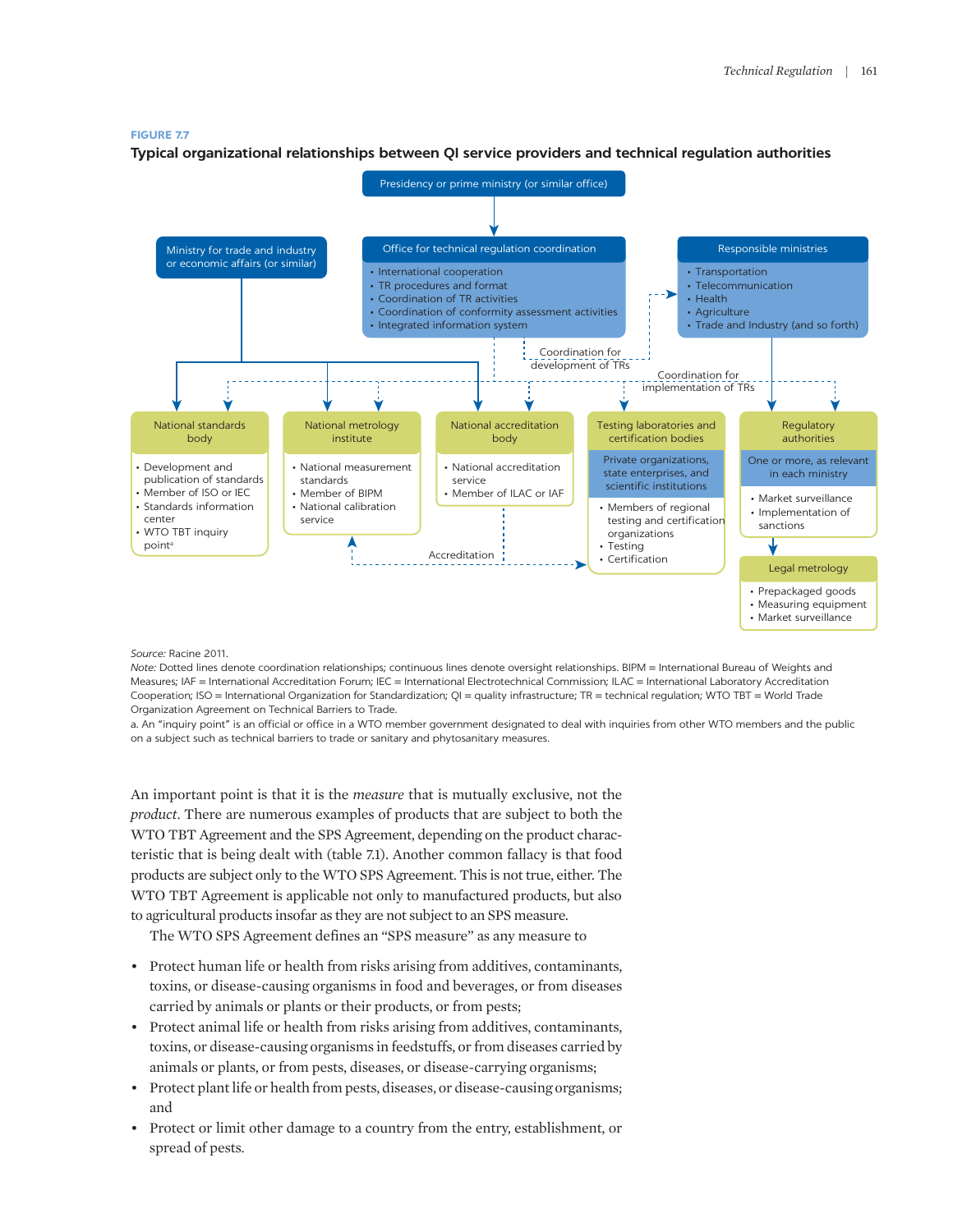| <b>CATEGORY</b>       | <b>COVERAGE OF SPS MEASURES</b>                                                 | <b>COVERAGE OF TBT MEASURES</b>                                                                          |
|-----------------------|---------------------------------------------------------------------------------|----------------------------------------------------------------------------------------------------------|
| Food and drink        | Additives in food or drink<br>$\bullet$                                         | Labeling on composition or<br>$\bullet$<br>quality of food or drink                                      |
|                       | Contaminants in food or drink<br>٠                                              |                                                                                                          |
|                       | Toxic substances in food or<br>$\bullet$<br>drink                               | Quality requirements for<br>$\bullet$<br>fresh food                                                      |
|                       | Residues of veterinary drugs or<br>٠<br>pesticides in food or drink             | Weight, volume, shape, and<br>٠<br>appearance of packaging for<br>food or drink                          |
|                       | Processing methods with<br>٠<br>implications for food safety                    |                                                                                                          |
|                       | Labeling requirements directly<br>٠<br>related to food safety                   |                                                                                                          |
| Plants and<br>animals | Plant and animal quarantines<br>٠                                               | Packaging and labeling of<br>dangerous chemicals and<br>toxic substances, pesticides,<br>and fertilizers |
|                       | Declaration of areas free from<br>٠<br>pests or diseases                        |                                                                                                          |
|                       | Prevention of the spread of<br>٠<br>pests or diseases to or within a<br>country |                                                                                                          |
| Manufactured<br>goods | n.a.                                                                            | Electrical safety of appliances<br>٠                                                                     |
|                       |                                                                                 | Vehicle safety<br>٠                                                                                      |
|                       |                                                                                 | Safety of toys<br>٠                                                                                      |
|                       |                                                                                 | Labeling of textiles and<br>garments                                                                     |

**TABLE 7.1 Selected comparisons between typical SPS and TBT measures** 

*Sources:* "Understanding the WTO Agreement on Sanitary and Phytosanitary Measures," World Trade Organization (WTO), May 1998, [https://www.wto.org/english/tratop\\_e/sps\\_e/spsund\\_e.htm;](https://www.wto.org/english/tratop_e/sps_e/spsund_e.htm) O'Connor and Company 2002; World Bank.

*Note:* n.a. = not applicable; SPS = sanitary and phytosanitary; TBT = technical barriers to trade.

Some of the elements of food standards enforced by governments to ensure the safety of foods and the biosecurity controls enforced at international borders to keep out exotic animal and plant pests are typical SPS measures. The differences between SPS and TBT measures are further elaborated in table 7.1 through a few examples dealing with food, safety, and health.

The WTO SPS Agreement requires that WTO members base their SPS measures on the international standards, guidelines, and recommendations developed by three specific organizations: the Codex Alimentarius Commission (CAC), the World Organisation for Animal Health (OIE), and the Secretariat of the International Plant Protection Convention (IPPC). The WTO TBT Agreement also requires that WTO members base their technical regulations on international standards, without specifically mentioning any international standards body by name. Furthermore, WTO members shall ensure that any SPS measure is based on scientific principles and is not maintained without sufficient scientific evidence. The WTO TBT Agreement does not specifically mention such a focus on scientific principles when deciding on whether to implement a technical regulation; it broadly lists only valid reasons.

# **NOTES**

<span id="page-21-0"></span>[1.](#page-5-0) [The WTO](#page-5-0) [SPS](#page-5-0) [Agreement](#page-5-0) [lists three international](#page-5-0) [standards bodies](#page-5-0) [by name: the Codex](#page-5-0)  [Alimentarius Commission \(CAC\), the International](#page-5-0) [Plant](#page-5-0) [Protection Convention \(IPPC\),](#page-5-0) [and the World Organisation for Animal Health \(OIE\).](#page-5-0)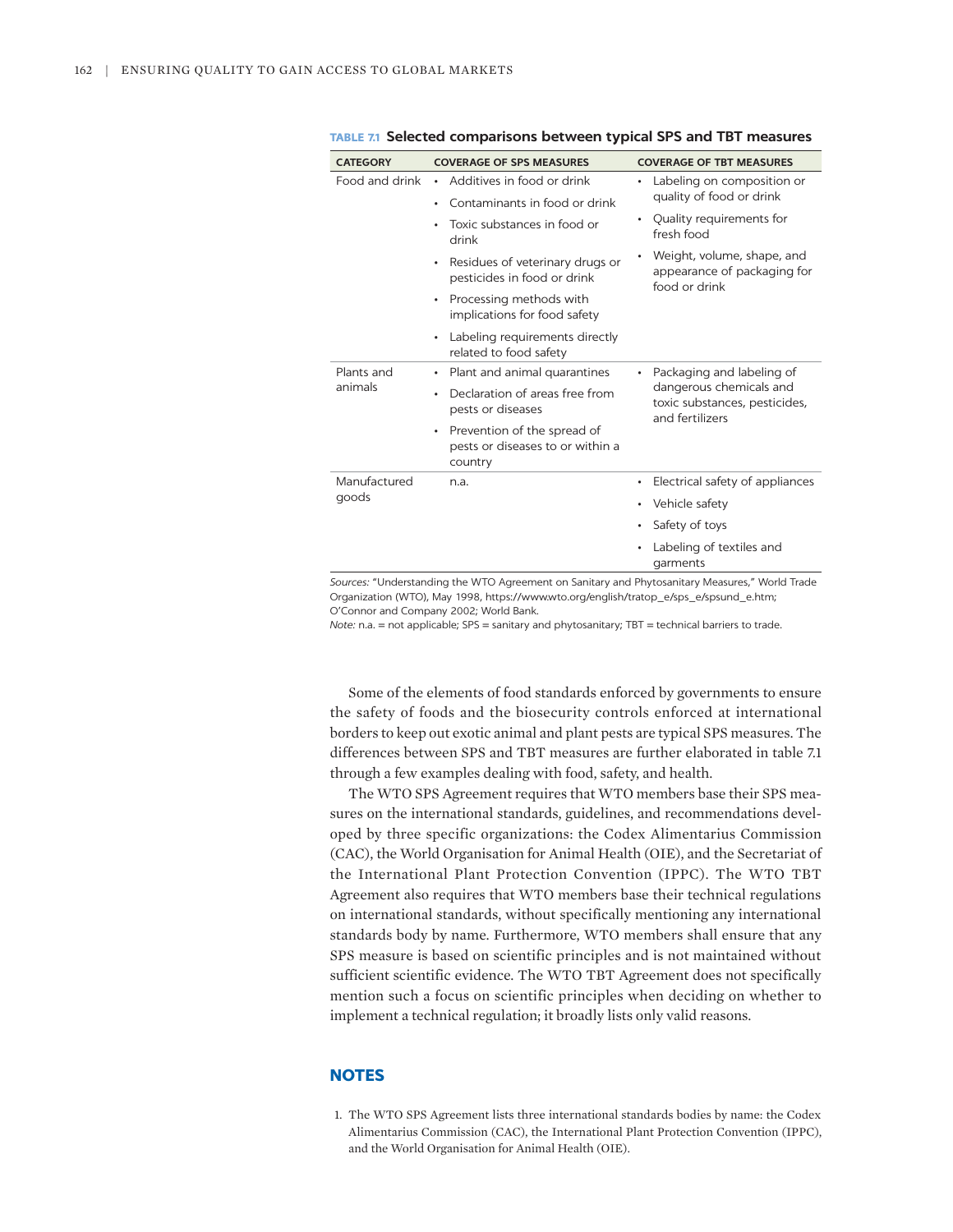- <span id="page-22-0"></span>[2.](#page-7-0) [The EU's so-called](#page-7-0) [New Approach to technical harmonization and standards](#page-7-0) [was intro](#page-7-0)[duced in](#page-7-0) [1985. For](#page-7-0) [more information, see "New Approach and](#page-7-0) [Other Directives,"](#page-7-0) [European](#page-7-0)  [Committee](#page-7-0) [for](#page-7-0) [Standardization](#page-7-0) [\(CEN\)](#page-7-0) [website:](#page-7-0) [https://www.cen.eu/work/support](https://www.cen.eu/work/supportLegislation/Directives/Pages/) [Legislation/Directives/Pages/.](https://www.cen.eu/work/supportLegislation/Directives/Pages/) [Harmonized standards are European Norms \(EN\)—re](#page-7-0)f[erring](#page-7-0) [to either the German or French equivalent of a European standard—that are elaborated by](#page-7-0)  [the European standardization bodies under a mandate from the European Commission.](#page-7-0)
- <span id="page-22-1"></span>[3.](#page-10-0) [The](#page-10-0) [EU has](#page-10-0) [published](#page-10-0) [a](#page-10-0) [number](#page-10-0) [of directives](#page-10-0) [detailing the](#page-10-0) [requirements](#page-10-0) [for "notified](#page-10-0) [bodies," but](#page-10-0) [the EU member](#page-10-0) [state decides](#page-10-0) [which conformity assessment bodies](#page-10-0) [under its](#page-10-0)  [jurisdiction it](#page-10-0) [wishes](#page-10-0) [to "notify" for a specific directive. The "notified](#page-10-0) [body" is answerable](#page-10-0)  [to the competent authority in the EU member state.](#page-10-0)
- <span id="page-22-2"></span>[4.](#page-10-1) [The](#page-10-1) [IEC schemes for electrical and](#page-10-1) [electronic products](#page-10-1) [are as follows: IEC System of](#page-10-1)  [Conformity Assessment](#page-10-1) [Schemes for](#page-10-1) [Electrotechnical Equipment](#page-10-1) [and Components](#page-10-1) [\(IECEE\); IEC System for](#page-10-1) [Certification](#page-10-1) [to Standards Relating](#page-10-1) [to Equipment](#page-10-1) [for Use in](#page-10-1)  [Explosive](#page-10-1) [Atmospheres \(IECEx\);](#page-10-1) [IEC](#page-10-1) [Quality Assessment System](#page-10-1) [for Electronic](#page-10-1) [Components \(IECQ\); and IEC System for Certification to Standards Relating](#page-10-1) [to Equipment](#page-10-1) [for Use in](#page-10-1) [Renewable Energy Applications](#page-10-1) [\(IECRE\).](#page-10-1)
- <span id="page-22-3"></span>[5.](#page-12-0) [The CE](#page-12-0) [marking](#page-12-0) [is placed on](#page-12-0) [the product and/or](#page-12-0) [packaging by the](#page-12-0) [manufacturer](#page-12-0) [or sup](#page-12-0)[plier once all](#page-12-0) [the requirements of the relevant new directive of](#page-12-0) [the EU have been fulfilled,](#page-12-0) [thereby](#page-12-0) [denoting that the manufacturer or supplier](#page-12-0) [takes](#page-12-0) [full](#page-12-0) [responsibility](#page-12-0) [for the](#page-12-0) [compli](#page-12-0)[ance of the](#page-12-0) [product with specified requirements.](#page-12-0)
- <span id="page-22-4"></span>[6.](#page-15-0) [A](#page-15-0) [nontariff](#page-15-0) [measure \(NTM\)](#page-15-0) [is a regulatory requirement other](#page-15-0) [than](#page-15-0) [tariffs](#page-15-0) [imposed by a](#page-15-0)  [country on](#page-15-0) [traded products.](#page-15-0) [If the NTM has a marked and unnecessary negative effect on](#page-15-0)  [trade, then](#page-15-0) [it becomes a](#page-15-0) [nontariff](#page-15-0) [barrier](#page-15-0) [\(NTB\).](#page-15-0) [Not](#page-15-0) [all NTMs](#page-15-0) [become NTBs,](#page-15-0) [but](#page-15-0) [many](#page-15-0) [have the potential to do so.](#page-15-0)

# **STANDARDS REFERENCED IN MODULE 7**

- ISO and IEC (International Organization for Standardization and International Electrotechnical Commission). 2004. "ISO/IEC 17000: Conformity Assessment—Vocabulary and General Principles." Ref. no. ISO/IEC 17000:2004(E), ISO and IEC, Geneva.
- ———. 2004. "ISO/IEC 17050-1: Conformity Assessment—Supplier's Declaration of Conformity— Part 1: General Requirements." Ref. no. ISO/IEC 17050-1:2004(E), ISO, Geneva.
- ———. 2004. "ISO/IEC 17050-2: Conformity Assessment—Supplier's Declaration of Conformity— Part 2: Supporting Documentation." Ref. no. ISO/IEC 17050-2:2004(E), ISO, Geneva.
- ———. 2012. "ISO/IEC 17020: Conformity Assessment—Requirements for the Operation of Various Types of Bodies Performing Inspection." Ref. no. ISO/IEC 17020:2012(E), ISO, Geneva.
- ———. 2012. "ISO/IEC 17065: Conformity Assessment—Requirements for Bodies Certifying Products, Processes and Services." Ref. no. ISO/IEC 17065:2012(E), ISO, Geneva.
- ———. 2017. "ISO/IEC 17025: General Requirements for the Competence of Testing and Calibration Laboratories." Ref. no. ISO/IEC 17025:2017(E), ISO, Geneva.

# **REFERENCES**

- EC (European Commission). 2000. *Guide to the Implementation of Directives Based on the New Approach and the Global Approach*. Luxembourg: Office for Official Publications of the European Communities.
- Flies, B., F. Gonzales. and R. Schonfeld. 2008. "Technical Barriers to Trade: Evaluating the Trade Effects of Supplier's Declaration of Conformity." OECD Trade Policy Working Paper No. 78, Organisation for Economic Co-operation and Development (OECD), Paris.
- Inklaar, Alex. 2009. "Technical Regulations: Recommendations for Their Elaboration and Enforcement." Guide No. 1/2009, National Metrology Institute of Germany, Braunschweig.
- ITC (International Trade Centre). 2015. "The Invisible Barriers to Trade: How Businesses Experience Non-Tariff Measures." Technical Paper MAR-15-326.E, ITC, Geneva.